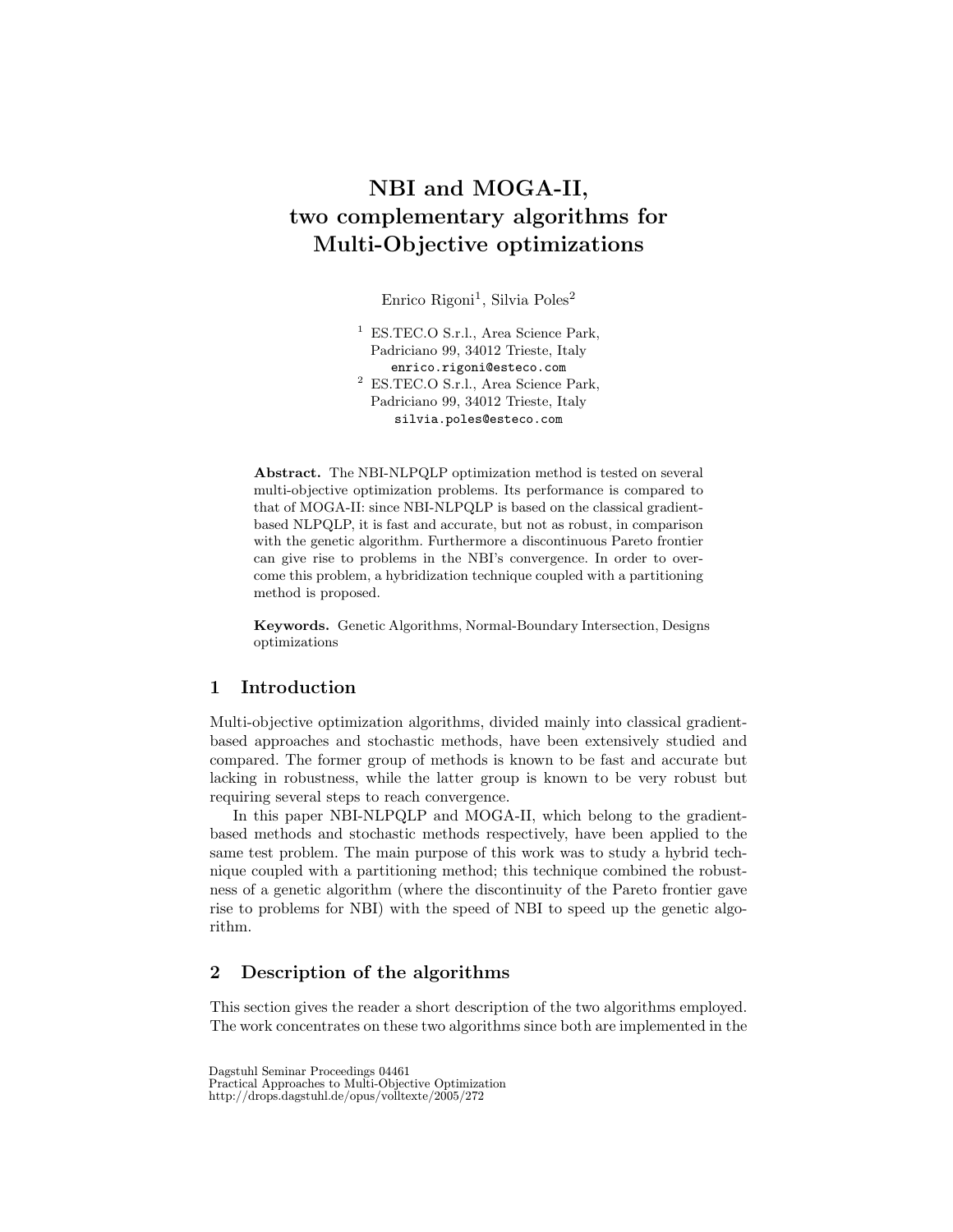commercial optimization software, modeFRONTIER [\[1\]](#page-20-0). Moreover, the multiobjective genetic algorithm (MOGA-II) has been demonstrated to perform as well as a well-tested evolutionary multi-objective methodology such as NSGA-II [\[2\]](#page-21-0).

#### 2.1 NBI-NLPQLP

The NBI-NLPQLP scheduler is a multi-objective scheduler based on the Normal-Boundary Intersection (NBI) method developed by I. Das and J. E. Dennis [\[3\]](#page-21-1), coupled with the SQP algorithm developed by Prof. K. Schittkowski [\[4\]](#page-21-2).

The NBI method applies to any generic smooth multi-objective problem, and it reduces the problem to many single-objective constrained subproblems, the so called NBI subproblems. The problem to be solved is at least subject to the restrictions imposed by the single-objective solver coupled with the NBI method, in this case the NLPQLP algorithm. For this reason the problem has to be at least smooth and well scaled.

Furthermore the NBI method imposes its own restrictions, since it needs a sufficiently regular Pareto curve in order to work properly.

This method starts considering each objective function separately, as an individual single-objective subproblem. Each subproblem is solved using the NLPQLP algorithm. Afterwards all the NBI subproblems are solved successively; the knowledge about the solution of the previous subproblem is used as the starting point for the next subproblem, in order to improve the algorithm convergence speed. In fact the NBI method orders efficiently the subproblems, in order that the solutions of two successive subproblems are expected to be close to each other. In this way the NBI subproblem is expected to converge in relatively few iterations. The number of NBI subproblems determines the "resolution" of the Pareto frontier. Clearly larger values for this parameter imply a better resolution of the Pareto frontier, at the cost of demand for more and more design evaluations.

Figure [1](#page-2-0) shows graphically the working of the NBI method, and the aspect of one single NBI-subproblem. The problem has two objectives to be minimized, and the figure shows the objectives space.

The shaded area represents the region of feasible designs. The thick line is the Pareto frontier. The point A is the minimum of the first objective function  $f_1$ , while B minimizes the second objective  $f_2$ : the point  $F^*$  is then the *utopia*  $point<sup>1</sup>$  $point<sup>1</sup>$  $point<sup>1</sup>$ .

In this example the *convex hull of individual minima (CHIM)* corresponds to the line segment AB. Any NBI subproblem is specified giving its barycentric coordinates (weights),  $\beta$ : for example the NBI subproblem outlined in the figure corresponds to  $\beta = (0.75, 0.25)$ . These values fix the position of the point H along the CHIM: in fact the components of the vector  $\beta$  are, respectively, the normalized lengths of the segments  $\overline{BH}$  and  $\overline{AH}$  (the normalization is made over the length of the segment  $\overline{AB}$ ).

<span id="page-1-0"></span><sup>&</sup>lt;sup>1</sup> For the nomenclature used in this section refer to  $[3]$ .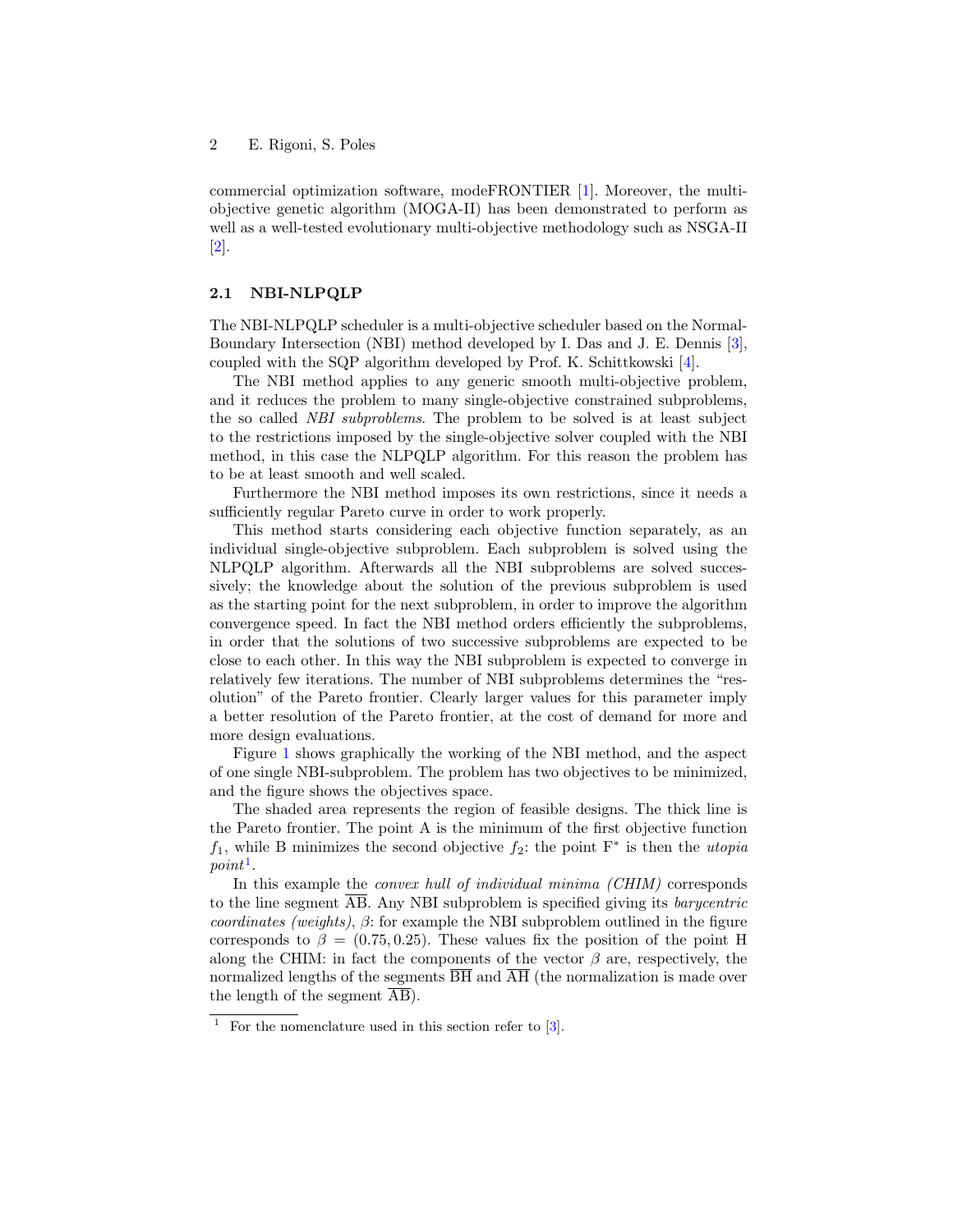

<span id="page-2-0"></span>Fig. 1. The point P is the solution of the single-objective constrained NBIsubproblem outlined with the dashed red line n.

The line  $n$  is the *quasi-normal direction* passing through H, and it represents the constraints introduced by the NBI subproblem. The point P is then the solution of the single-objective constrained NBI-subproblem. The length of the segment  $\overline{HP}$  represents the new variable introduced by the NBI subproblem.

#### 2.2 MOGA-II

MOGA-II is an improved version of MOGA (Multi-Objective Genetic Algorithm) by Poloni [\[5\]](#page-21-3),[\[6\]](#page-21-4),[\[7\]](#page-21-5),[\[8\]](#page-21-6) and is not to be confused with MOGA by Fonseca and Fleming [\[9\]](#page-21-7) with which it shares only the same acronym. MOGA-II uses a smart multisearch elitism for robustness and directional crossover for fast convergence. Its efficiency is ruled by its operators (classical crossover, directional crossover, mutation and selection) and by the use of elitism.

Encoding in MOGA-II is done as in classical genetic algorithms and it uses four different operators for reproduction: classical crossover, directional crossover, mutation and selection. At each step of the reproduction process, one of the four operators is chosen (with regard to the predefined operator probabilities) and applied to the current individual.

Directional crossover assumes that a *direction of improvement* can be detected comparing the fitness values of two reference individuals. In [\[10\]](#page-21-8) a novel operator called evolutionary direction crossover was introduced and it was shown that even in the case of a complex multimodal function this operator outperforms classical crossover.

The direction of improvement is evaluated by comparing the fitness of the individual  $Ind_i$  from generation t with the fitness of its parents belonging to generation  $t - 1$ . The new individual is then created by moving in a randomly weighted direction that lies within the ones individuated by the given individual and his parents (see Figure [2\)](#page-3-0). A similar concept can be however applied on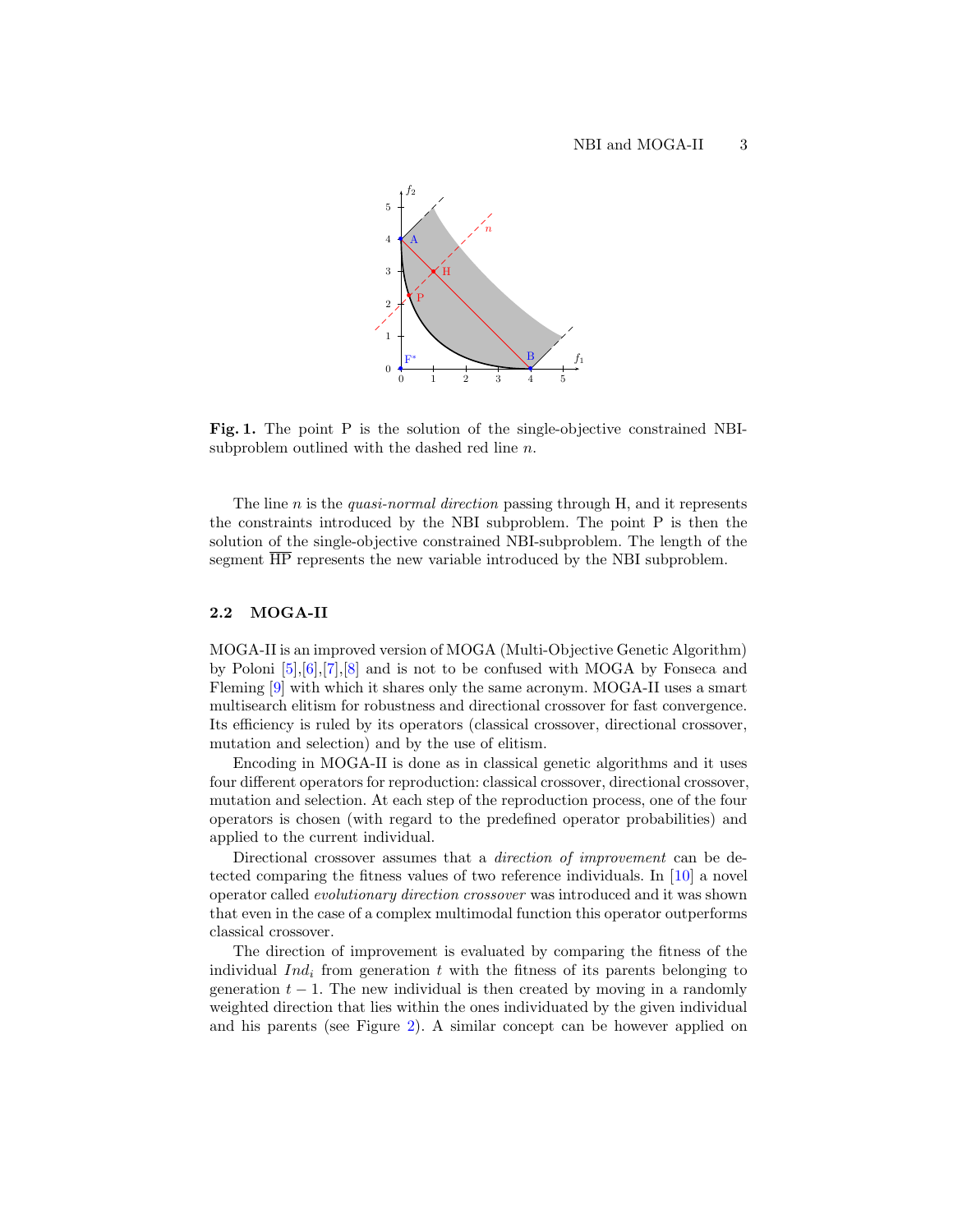the basis of directions not necessarily linked to the evolution but detected by selecting two other individuals  $Ind_j$  and  $Ind_k$  in the same generation.



<span id="page-3-0"></span>**Fig. 2.** Directional crossover between individuals  $Ind_i$ ,  $Ind_j$  and  $Ind_k$ .

The selection of individuals  $Ind_i$  and  $Ind_k$  can be done using any available selection schema. In MOGA-II local tournament with random steps in a toroidal grid is used. First of all, the individual subject to reproduction is chosen as the starting point. Other individuals met in a random walk of assigned number of steps from that starting point are then marked as possible candidates for the first "parent"  $Ind_i$ . The list of all possible candidates for the second "parent"  $Ind_k$  is selected in the same way in a successive (and generally different) random walk from the same starting point. When the set of candidates is generated, the candidate with the best fitness is chosen. The number of steps  $N$  in the random walk remains fixed during the entire optimization run and is proportional to the population size.

The directional crossover operator has demonstrated to help the algorithm convergence for a wide range of numerical problems.

### 3 Benchmark problems

In this work the NBI-NLPQLP scheduler is tested on the following five benchmark problems.

The objective space plots of these problems are presented in Figure [3,](#page-5-0) on page [6:](#page-5-0) the feasible and unfeasible domains are clearly seen, as are the set of non-dominated solutions, i.e. the Pareto frontier.

#### <span id="page-3-2"></span>3.1 no-hole

This example is the hole function problem  $[11]$  but *without the hole*  $^2$  $^2$ , where the hardness parameter, h, is set to 2. The problem has two design variables and two objective functions to be minimized. The objectives are

$$
f_1 = (t+1)^2 + a
$$
  
\n
$$
f_2 = (t-1)^2 + a
$$
, (1)

<span id="page-3-1"></span><sup>&</sup>lt;sup>2</sup> The hole is easily deleted by simply setting  $b = 0$  (see Section [3.5,](#page-6-0) Eqs. [13\)](#page-6-1).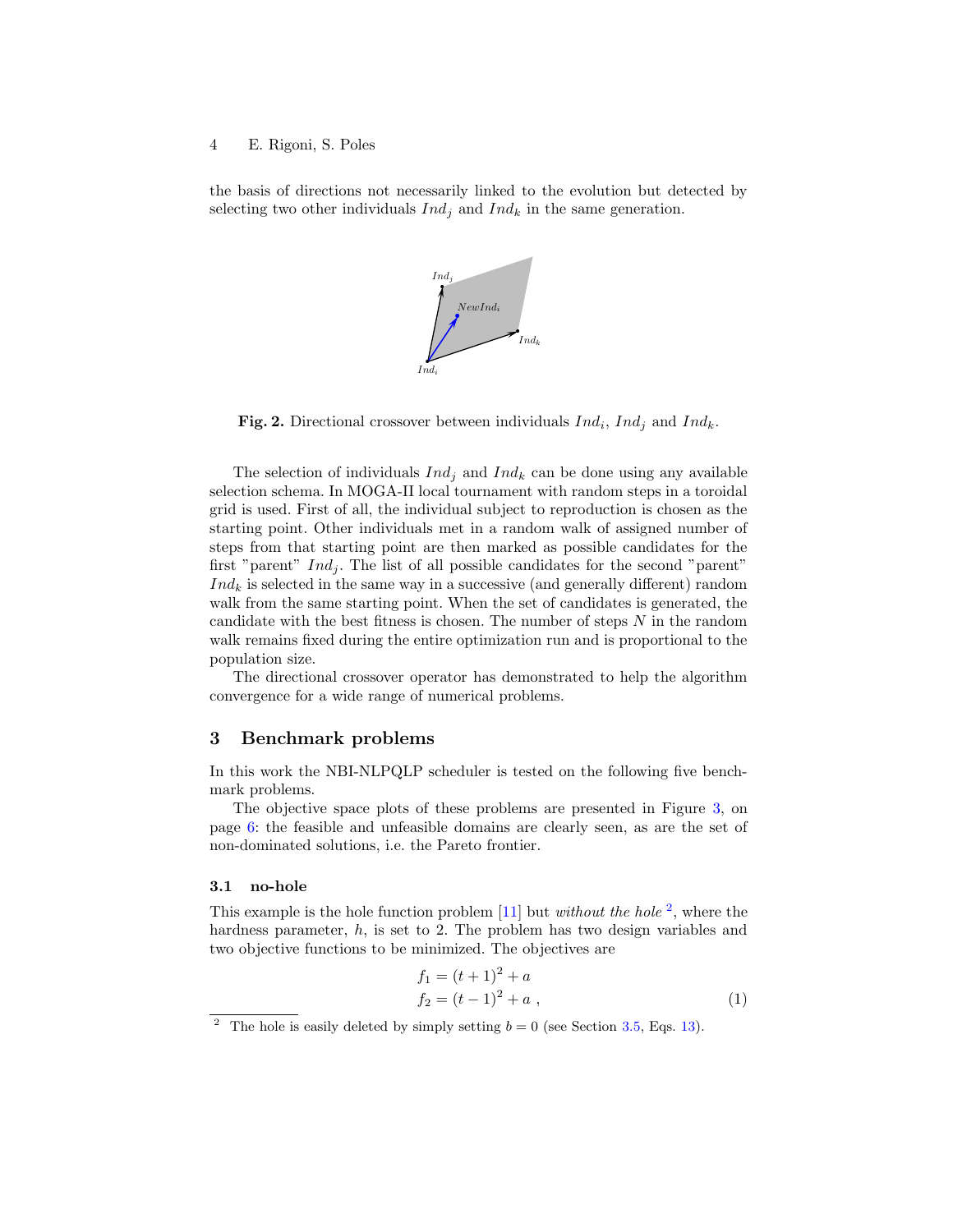where

$$
t \in [-1, 1], \quad a \in [0, 4]. \tag{2}
$$

 $a$  and  $t$  are both function of the design variables  $x$  and  $y$ :

$$
x \in [-1, 1], \quad y \in [-1, 1], \tag{3}
$$

(see appendix [A](#page-20-1) for details).

#### 3.2 DEB

This constrained optimization problem is described in [\[12\]](#page-21-10). The problem is subject to two constraints, and it has two design variables and two objective functions to be minimized. The objectives are

$$
f_1 = x_1
$$
  
\n
$$
f_2 = (1 + x_2)/x_1,
$$
\n(4)

where

$$
x_1 \in [0.1, 1], \quad x_2 \in [0, 5], \tag{5}
$$

are the two design variables. The two linear constraints are

$$
g_1 = x_2 + 9x_1 \ge 6
$$
  
\n
$$
g_2 = -x_2 + 9x_1 \ge 1.
$$
 (6)

### 3.3 TNK

This constrained test example, cited in [\[12\]](#page-21-10), has two design variables, two objective functions to be minimized, and two non-linear constraints. The objectives are simply

$$
f_1 = x_1
$$
  
\n
$$
f_2 = x_2
$$
, (7)

where

$$
x_1 \in [0, \pi], \quad x_2 \in [0, \pi], \tag{8}
$$

while the constraints are

$$
g_1 = -x_1^2 - x_2^2 + 1 + 0.1 \cos(16 \arctan(x_2/x_1)) \le 0
$$
  
\n
$$
g_2 = (x_1 - 0.5)^2 + (x_2 - 0.5)^2 \le 0.5
$$
 (9)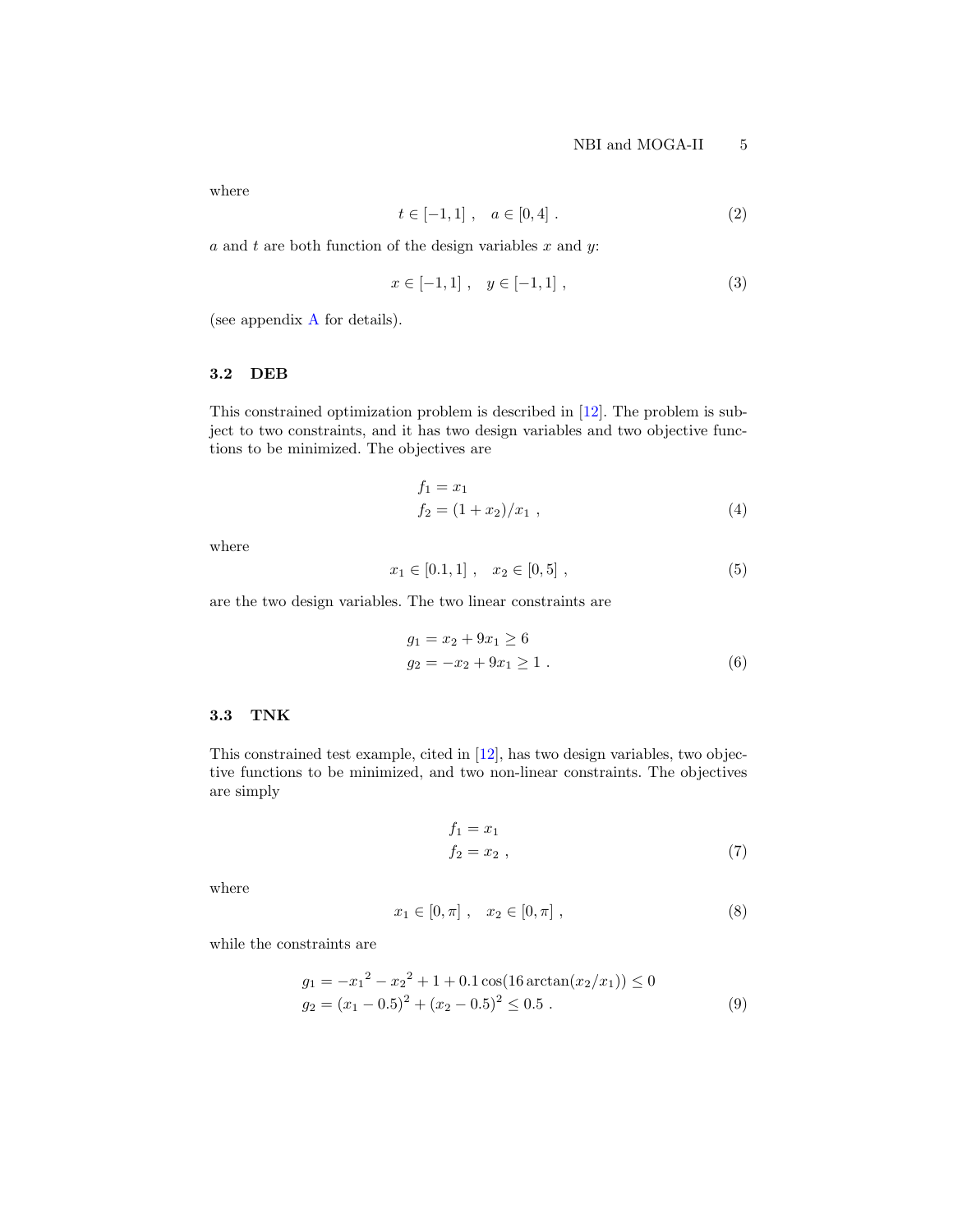

<span id="page-5-0"></span>Fig. 3. The five benchmark problems' objective space. The gray shaded area represents the domain of feasible designs, while the yellow area depicts the unfeasible region of broken constraints. The dots are the minima for each single objective function; the thick blue curve represents the Pareto frontier, i.e. the sought solution.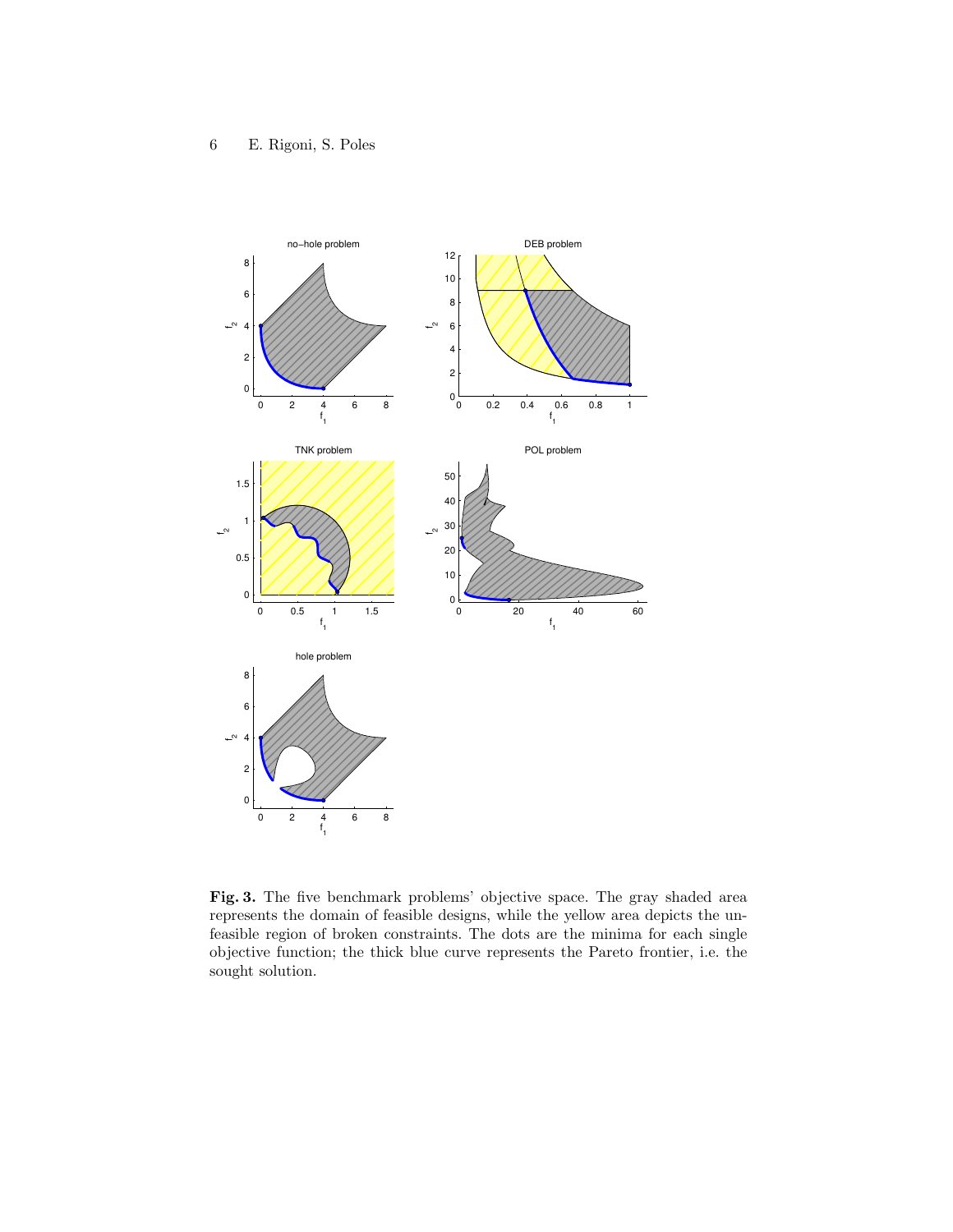## 3.4 POL

This is the Poloni test problem: in this case, the two objective functions to be minimized are

$$
f_1 = 1 + (a - b)^2 + (c - d)^2
$$
  
\n
$$
f_2 = (x + 3)^2 + (y + 1)^2.
$$
\n(10)

where the parameters present in  $f_1$  are

$$
a = 0.5 \sin(1) - 2.0 \cos(1) + 1.0 \sin(2) - 1.5 \cos(2)
$$
  
\n
$$
b = 0.5 \sin(x) - 2.0 \cos(x) + 1.0 \sin(y) - 1.5 \cos(y)
$$
  
\n
$$
c = 1.5 \sin(1) - 1.0 \cos(1) + 2.0 \sin(2) - 0.5 \cos(2)
$$
  
\n
$$
d = 1.5 \sin(x) - 1.0 \cos(x) + 2.0 \sin(y) - 0.5 \cos(y),
$$
\n(11)

and the variables ranges are

$$
x \in [-\pi, \pi], \quad y \in [-\pi, \pi]. \tag{12}
$$

#### <span id="page-6-0"></span>3.5 hole

This example is the hole function problem [\[11\]](#page-21-9): here the hole feature is fully implemented (compare with the no-hole example, Section [3.1,](#page-3-2) and see Figure [3\)](#page-5-0). The hardness parameter,  $h$  is set to 2. The objectives are

$$
f_1 = (t+1)^2 + a + b \exp[-c(t-d)^2]
$$
  
\n
$$
f_2 = (t-1)^2 + a + b \exp[-c(t+d)^2],
$$
\n(13)

<span id="page-6-1"></span>where  $b, c,$  and  $d$  depend only on  $a$  (see appendix  $A$  for details).

# <span id="page-6-2"></span>4 Parameters setting

Unless otherwise stated, the parameters of the NBI-NLPQLP scheduler are set to these values:

| Maximum Number of Iterations per Subproblem              | :500                  |
|----------------------------------------------------------|-----------------------|
| Approximate Derivatives With                             | : Forward Differences |
| Number of Pareto Points (Subproblems)                    | : 10                  |
| Final Termination Accuracy                               | $: 1.0E-5$            |
| Finite Difference Relative Perturbation                  | $: 1.0E - 7$          |
| Finite Difference Minimum Perturbation Policy : Constant |                       |
| Constant Minimum Perturbation                            | $: 1.0E-7$            |

Apart from the Approximate Derivatives With value, all the others are the default values.

The most important parameter for our purposes is the Number of Pareto Points (Subproblems): the number of NBI subproblems determines the "resolution" of the Pareto frontier that the user wants to achieve. Larger values for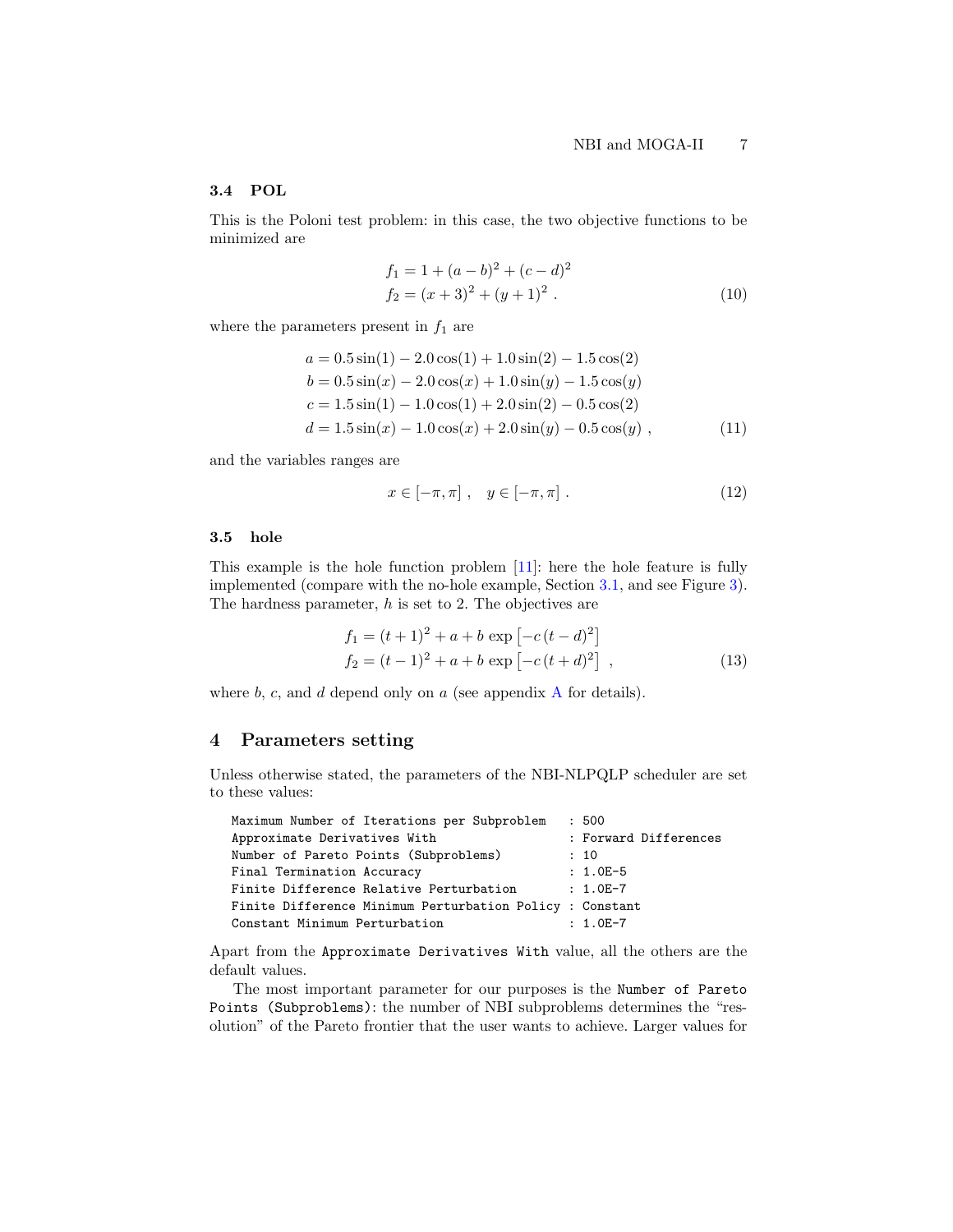this parameter imply a better resolution of the Pareto frontier, at the cost of demand for more and more design evaluations. In the benchmark problems we will change this parameter in order to analyse the results and the computational demand for different values.

Also the Final Termination Accuracy value has an important role: the default value, 10−<sup>5</sup> , allows us to obtain good precision of results. The drawback is that such high accuracy could be prohibitive for some problems, inherently the problem's complexity and intrinsic precision: if this is the case, the user should relax that value, in order to allow NLPQLP to work properly.  $N_{\text{NBI}} = 10$ 

As with MOGA-II  $[2]$  — here used as a comparison — the design variables need to be discretized: a base value equal to 100001 is chosen for each variable. The algorithm's parameters are set to the default values, unless otherwise stated. The Design of Experiments (i.e. the set of initial designs, hereafter DOE) is the same as that used for NBI-NLPQLP, and the number of generations is chosen such that there will be almost the same number of evaluated designs, thereby guaranteeing a fair comparison.

### 5 Results

In this section the results are presented: for each problem there is a table, containing information on the problem settings and algorithm's performance. The legend below explains the symbols and abbreviations used in the tables.

- The column param specifies the parameter settings for each run.
	- $N_{\text{NBI}}$  : this is the Number of Pareto Points (Subproblems) parameter value (see Section [4\)](#page-6-2).
	- $a$ : the Final Termination Accuracy parameter value (refer again to Section [4\)](#page-6-2).
	- T : this symbol indicates that there are some particular settings, which will be explained in detail below.
	- P : this is the identity number of each single run, introduced for reference purposes.
- The column  $\bf{DOE}$  specifies the Design Of Experiments scheme used in that specific run.
	- $n\mathbf{R}-m$  (where n and m are two integers): n DOE designs are generated by means of the Random Sequence algorithm, with a Random Generator Seed equal to m.
	- $nS : n$  DOE designs generated by means of the pseudo random Sobol sequence.
	- imp : stands for "improved" starting DOE. As described below, the scheduler requested a restart, suggesting the inclusion of some new designs in the original DOE. So these new entries are added in the DOE.
- The result column contains the scheduler exit status.

**OK** : the scheduler ended regularly.

F : the scheduler ended with ERROR - FAILED INITIAL SEARCH. The algorithm was not even able to find the starting minima for the single objective functions. Often in this case, the error is due to the NLPQLP solver, which exits with ERROR - EXCEEDED THE MAX NUMBER OF ITERATIONS 20. This case is symptomatic of a complex problem and/or a bad value for the Final Termination Accuracy: it is useful to try again decreasing the accuracy, i.e. increasing the parameter value (e.g., from  $a = 1.0E-5$  to  $a = 1.0E-2$  or higher).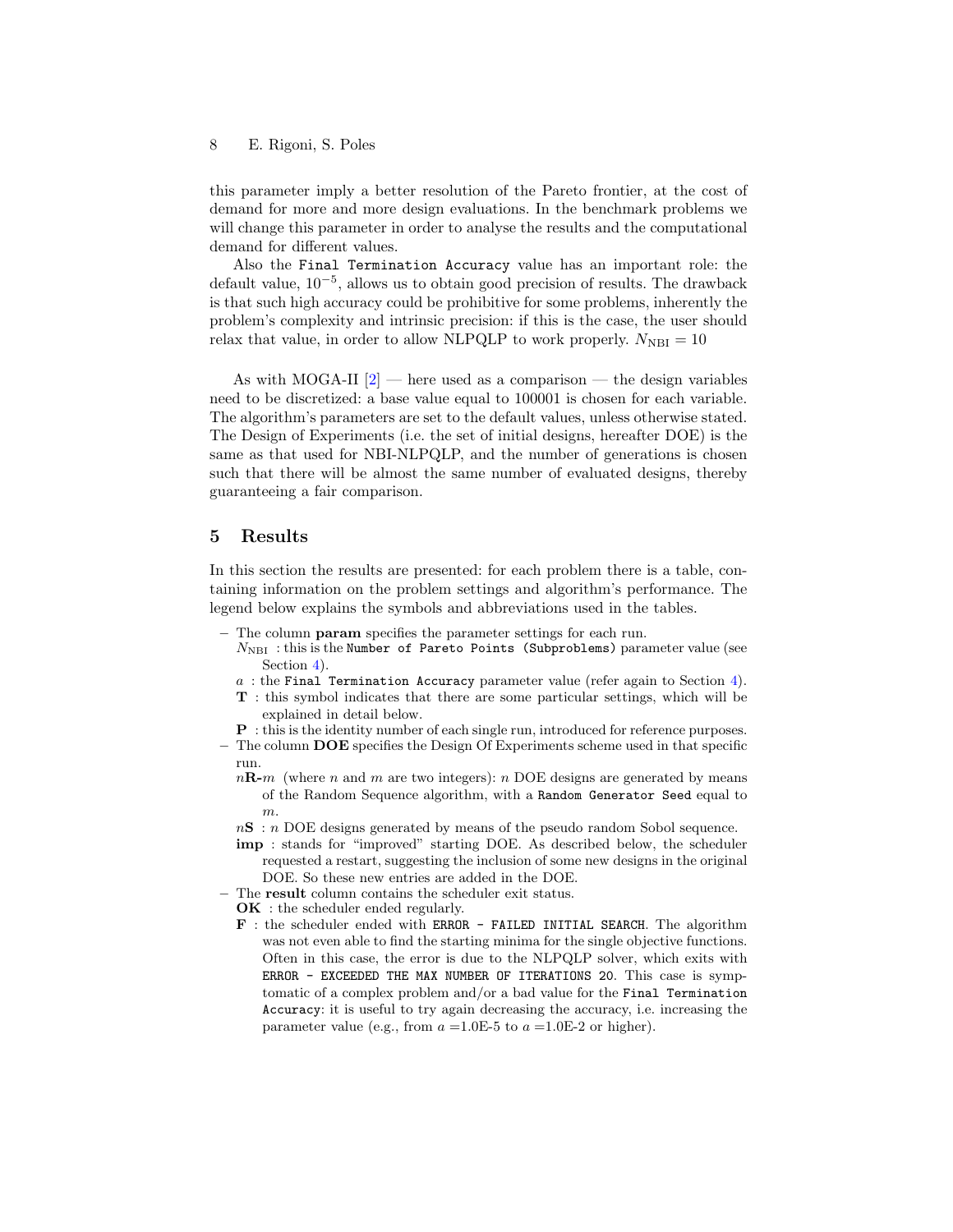- I : the scheduler ended with WARNING Improved Starting Single-Objective Optima - Restart the scheduler including in the DOE the following designs ... This means that the starting minima for the single objective functions were only local minima. Then it is useful to re-run the problem, including the suggested new entries in the DOE.
- $\mathbf{B}n$  (where n is an integer): the scheduler ended with WARNING FAILED n NBI Subproblems. This means that n out of the total  $N_{\text{NBI}}$  subproblems failed.
- \* : the algorithm managed to find the Pareto frontier only partially. In case of a discontinuous Pareto set, this means that some parts of the disconnected curve have not been mapped.
- L : at least one of the starting minima for the single objective functions was only a local minimum. However, unlike case I, the scheduler was not able to recognize this.
- The column  $n_{eval}$  indicates the number of total evaluated designs (including in the count the evaluation of the initial DOE designs). This value quantifies the computational effort of the algorithm.
- $-$  The column  $n_{\text{Pareto}}$  shows the number of designs belonging to the Pareto set: it could be useful to estimate the success of the algorithm.

Note: it is worth putting a warning on the OK and Bn exit statuses. An OK result does not automatically guarantee that the algorithm achieved a good solution, in other words that it reached the complete Pareto set: in fact we must remember that NBI-NLPQLP is a local optimizer, and so can always get stuck in a local solution (see [\[13\]](#page-21-11)). On the other hand, a Bn exit status — in the case that n is not a considerable fraction of  $N_{\text{NBI}}$  — should not be regarded necessarily as a bad result: even if some subproblems fail, others may be good solutions, even achieving a good mapping of the Pareto frontier.

#### <span id="page-8-0"></span>5.1 no-hole

Even though this problem is well scaled, and the Pareto frontier is continuous and regular (see Figure [3\)](#page-5-0), the problem is not so trivial. As stated in Section [3.1,](#page-3-2) the hardness parameter is set to 2: this choice makes the task harder (compare with [\[13\]](#page-21-11)), "hiding" the Pareto set in the design space.

As shown in Table [1,](#page-9-0) with all parameters set to default values (P: 1–4), all the runs failed (F): this problem is a complex one, and it seriously engages the NBI-NLPQLP scheduler. Furthermore the default accuracy is probably well beyond the intrinsic precision of the problem. So the Final Termination Accuracy value has to be tuned, in order to make the algorithm work properly: a relaxed value for accuracy, say  $a = 1.0E-2$ , is chosen (P: 5–8). With this choice we cannot avoid some  $B_n$  results — which show again the problem's intrinsic complexity — but at least we avoid complete failure.

 $P = 7$  shows that a "bad" DOE (in this case the 10R-3 DOE), can confuse the algorithm, because one of the found starting minimum is a bad point. However, in this case the algorithm is able to recognize this event, and issues a warning that the problem should be rerun, including the suggested new entries in the DOE. The subsequent run,  $P = 7b$ , fully recovers the problem.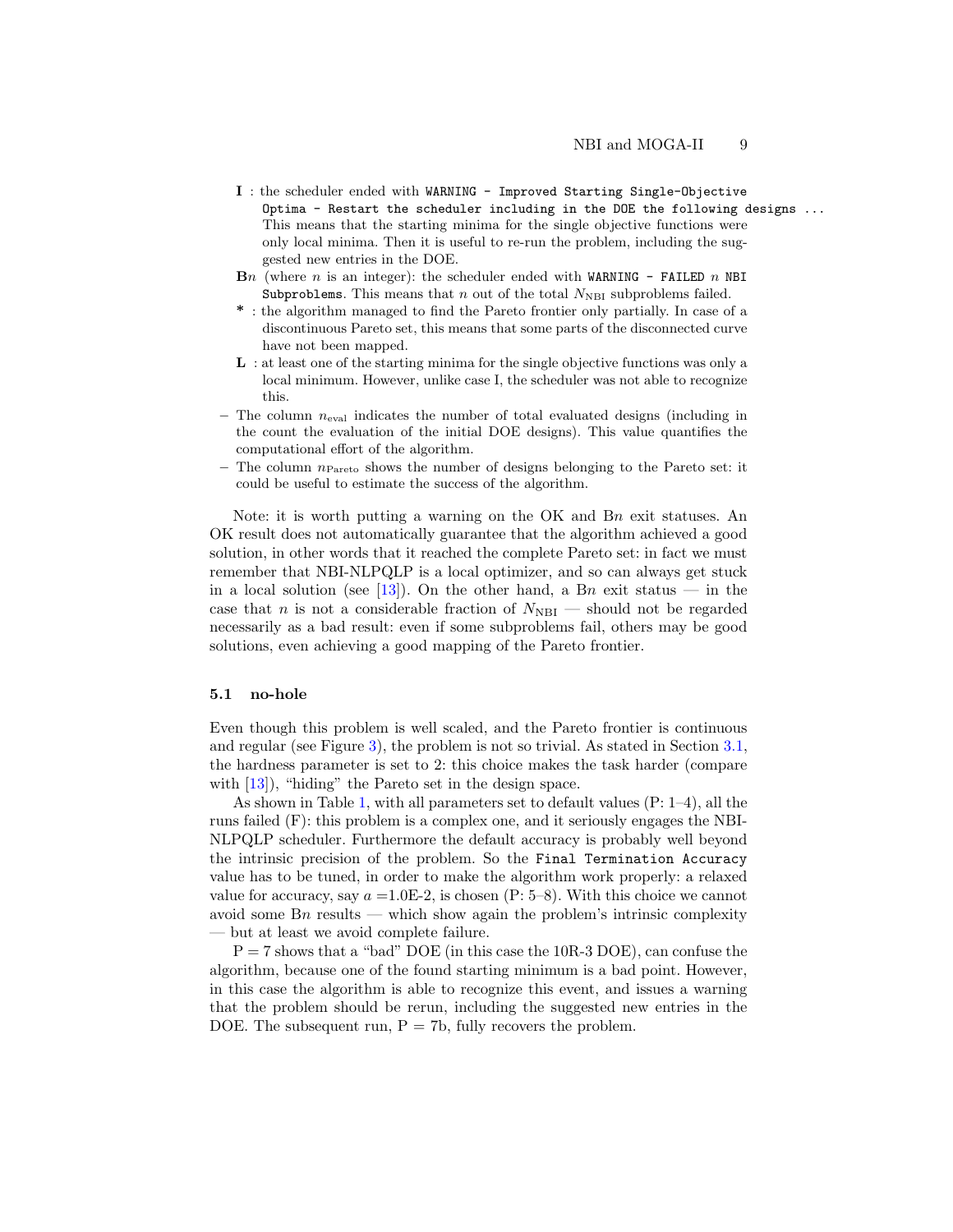| param            | Ρ              | <b>DOE</b> | $ {\rm result} $ | $n_{\mathrm{eval}}$ | $n_{\rm Pareto}$ |
|------------------|----------------|------------|------------------|---------------------|------------------|
| $N_{\rm NBI}=10$ | 1              | $10R - 1$  | F                |                     |                  |
| $a = 1.0E-5$     | $\overline{2}$ | $10R-2$    | F                |                     |                  |
|                  | 3              | $10R-3$    | $\mathbf{F}$     |                     |                  |
|                  | 4              | 10S        | $\mathbf{F}$     |                     |                  |
| $N_{\rm NBI}=10$ | 5              | $10R-1$    | B <sub>2</sub>   | 1238                | 16               |
| $a = 1.0E-2$     | 6              | $10R-2$    | B1               | 680                 | 21               |
|                  | 7              | $10R-3$    | T                |                     |                  |
|                  | 7b             | $\lq$ imp  | B1               | 763                 | 16               |
|                  | 8              | 10S        | ОK               | 863                 | 23               |
| $N_{\rm NBI}=20$ | 9              | $10R-1$    | B <sub>3</sub>   | 2837                | 25               |
| $a = 1.0E-2$     | 10             | $10R-2$    | B6               | 2315                | 30               |
|                  | 11             | $10R-3$    | T                |                     |                  |
|                  | 11b            | 4<br>imp   | B <sub>3</sub>   | 2317                | 26               |
|                  | 12             | 10S        | B <sub>5</sub>   | 2743                | 27               |

<span id="page-9-0"></span>Table 1. no-hole problem results.

In order to evaluate the computational demand of NBI-NLPQLP, we change the Number of Pareto Points (Subproblems) parameter, doubling its value, to 20. The results are presented in Table [1,](#page-9-0) along with the runs P: 9–12.

The comparison between the performance of NBI-NLPQLP and that of MOGA-II (for run  $P = 5$ ) is shown in Figure [4a](#page-9-1): NBI-NLPQLP maps the whole Pareto frontier while MOGA-II is able to map only a portion of the frontier.

In order to preserve consistency between results, MOGA-II was run using the same DOE (10R-1), while the number of generations was set such that the total (non-repeated) number of evaluated designs was as close as possible to that of the NBI-NLPQLP run.



<span id="page-9-1"></span>Fig. 4. (a) NBI-NLPQLP results  $(P = 5)$ , vs. MOGA-II results. (b) NBI-NLPQLP results for the case  $P = 9$ , vs. MOGA-II results with 20R-1.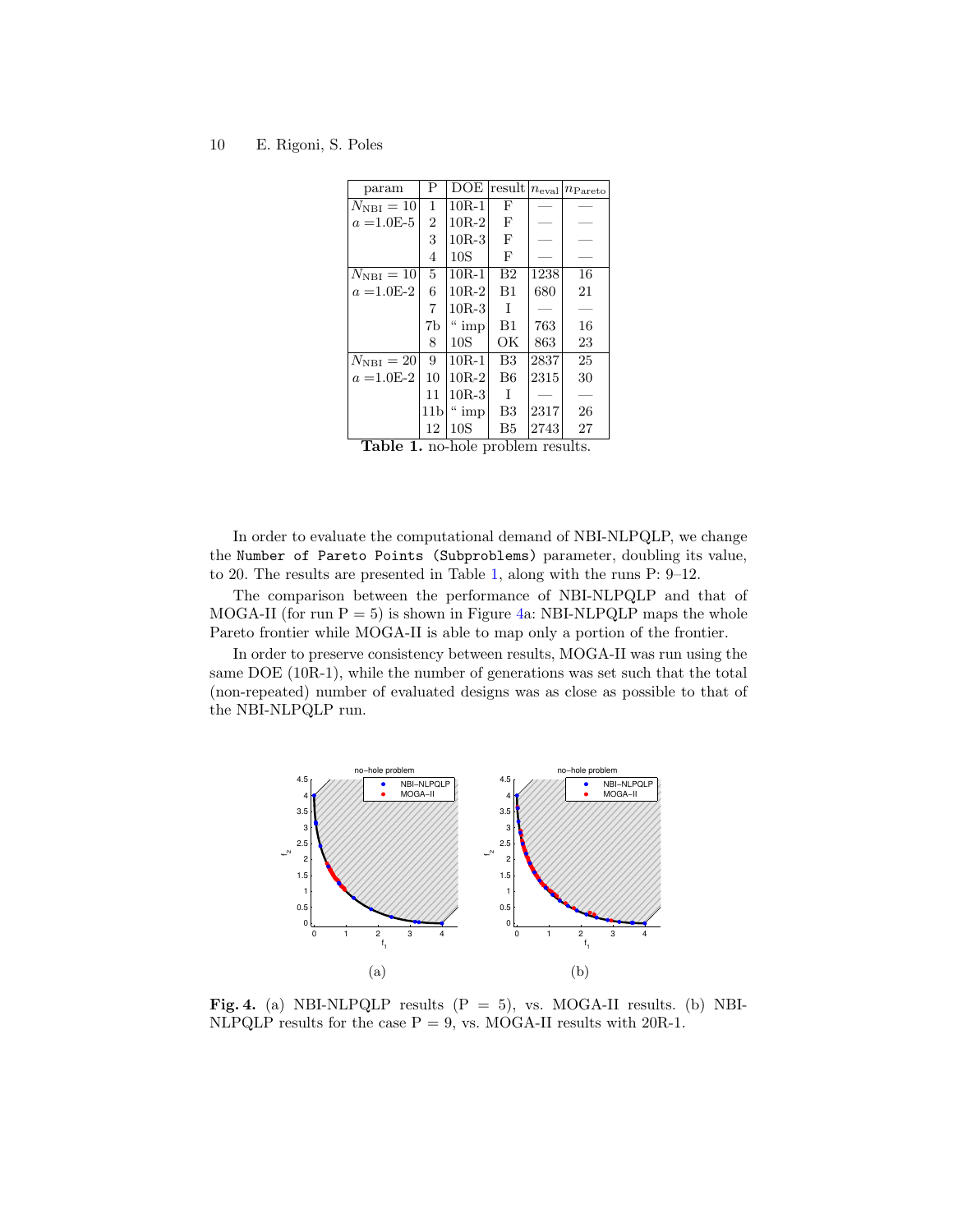It is worth noting that in this case the performance of MOGA-II increases as we increase the number of DOE, using e.g. 20R-1, reducing consequently the number of generations (in order to keep constant the total number of evaluated designs). This is because this complex problem seems to demand a sufficiently large number of individuals, in order to avoid saturation of solutions. The spread of points of MOGA-II with 20R-1 is better than its run with 10R-1, even if the qualitative behaviour is the same: MOGA-II maps only a portion of the Pareto set.

Figure [4b](#page-9-1) shows the good spread of NBI-NLPQLP solutions for the run  $P = 9$ , i.e. for  $N_{\text{NBI}} = 20$ . MOGA-II was run with 20R-1, for the reason previously stated; MOGA-II densely covers the Pareto set, but only a portion of it.

#### 5.2 DEB

In this problem the upper left limit of the Pareto frontier is given by one of the two constraints, while the border of the bottom part is caused by the domain definition (see Figure [3\)](#page-5-0). This problem is not so simple because of constraints.

NBI-NLPQLP is very efficient in finding the true Pareto set, as shown in Table [2:](#page-10-0) with default parameters setting, all the runs (P: 1–4) ended regularly and successfully.

| param                        |   |            |    |     | $P $ DOE  result   $n_{eval}$   $n_{\text{Pareto}}$ |
|------------------------------|---|------------|----|-----|-----------------------------------------------------|
| $ N_{\rm NBI} =10 $          |   | $1 10R-1$  | OK | 95  | 55                                                  |
|                              |   | $2 10R-2 $ | OК | 95  | 47                                                  |
|                              |   | $3 10R-3$  | OК | 92  | 51                                                  |
|                              | 4 | 10S        | OK | 86  | 47                                                  |
| $N_{\text{NBI}} = 201510R-1$ |   |            | OK | 137 | 84                                                  |
|                              | 6 | $10R-2$    | OК | 137 | 75                                                  |
|                              |   | $10R-3$    | OК | 134 | 79                                                  |
|                              | 8 | 10S        | OК | 128 | 75                                                  |

<span id="page-10-0"></span>Table 2. DEB problem results.

Also with  $N_{\text{NBI}} = 20$  (P: 5–9) the computational effort is limited, while the results are excellent.

The comparison between the performance of NBI-NLPQLP ( $N_{\text{NBI}} = 10$ ,  $P = 1$ ) and that of MOGA-II is presented in Figure [5a](#page-11-0): since NBI-NLPQLP is very fast, it beats MOGA-II, given the same number of total evaluated designs. Obviously MOGA-II is also able to find the true Pareto frontier and to map it well, but it takes longer, since NBI-NLPQLP is a gradient based method.

This result is also more evident in Figure [5b](#page-11-0), where it is shown the run  $P = 5$ for NBI-NLPQLP, i.e. with  $N_{\text{NBI}} = 20$ .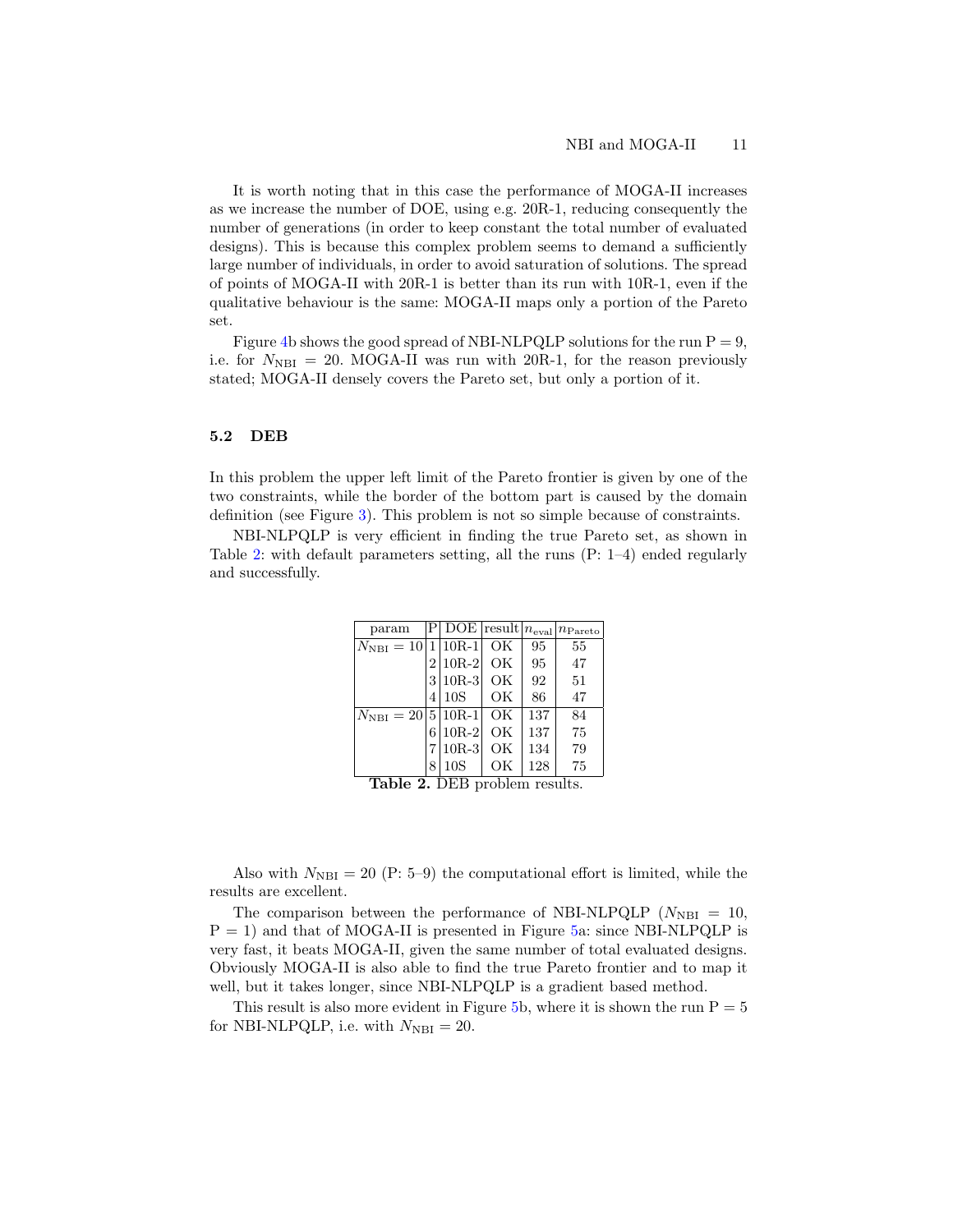

<span id="page-11-0"></span>**Fig. 5.** (a) NBI-NLPQLP P = 1, vs. MOGA-II. (b) NBI-NLPQLP P = 5, vs. MOGA-II.

#### 5.3 TNK

All the difficulties of this problem are due to the constraints. The shape of the margin between the feasible and unfeasible regions in the bottom left portion is particularly complex: it is such that it causes the Pareto frontier to be discontinuous (see Figure [3\)](#page-5-0). This issue is of particular interest to our purposes: in fact we want to test the performance and robustness of NBI-NLPQLP in the presence of a non regular Pareto curve.

In spite of a discontinuous Pareto curve, NBI-NLPQLP performs well, as can be seen in Table [3.](#page-11-1) All runs ended regularly and successfully, both for  $N_{\text{NBI}} = 10$ (P: 1–4), and for  $N_{\text{NBI}} = 20$  (P: 5–9).

| param                          |   |            |    |     | $\overline{P $ DOE  result $ n_{eval} $ $n_{\text{Pareto}}$ |
|--------------------------------|---|------------|----|-----|-------------------------------------------------------------|
| $N_{\text{NBI}} = 10 1 10R-1 $ |   |            | ОK | 132 | 9                                                           |
|                                |   | $2 10R-2 $ | OK | 135 | 9                                                           |
|                                |   | $3 10R-3 $ | OК | 135 | 9                                                           |
|                                | 4 | 10S        | OК | 133 | 9                                                           |
| $N_{\text{NBI}} = 20 5 10R-1 $ |   |            | OК | 217 | 20                                                          |
|                                | 6 | $10R-2$    | OК | 220 | 20                                                          |
|                                |   | $10R-3$    | OK | 220 | 20                                                          |
|                                | 8 | 10S        | ОK | 218 | 20                                                          |

<span id="page-11-1"></span>Table 3. TNK problem results.

This is better seen in Figure [6a](#page-12-0): NBI-NLPQLP maps all three partial Pareto curves. The algorithm is very efficient in managing this task.

This is even more obvious in Figure [6b](#page-12-0), with the run  $P = 5$ , i.e.  $N_{\text{NBI}} = 20$ . In this case the comparative difference between the performance of NBI-NLPQLP and that of MOGA-II is striking.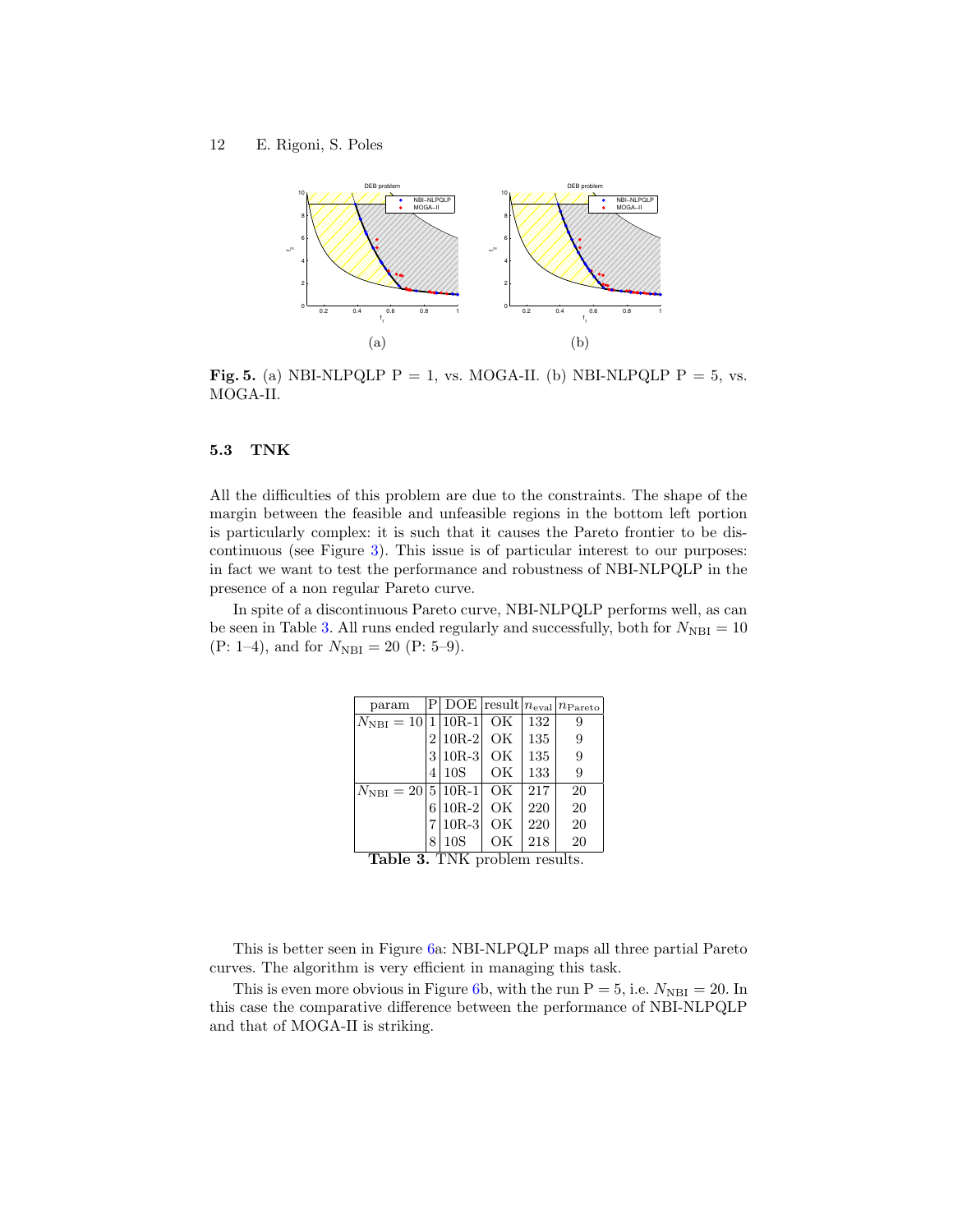

<span id="page-12-0"></span>**Fig. 6.** (a) NBI-NLPQLP P = 1, vs. MOGA-II. (b) NBI-NLPQLP P = 5, vs. MOGA-II.

### 5.4 POL

This problem is a complex one, since the Pareto curve is discontinuous: the Pareto set is divided into two parts (see Figure [3\)](#page-5-0). The situation here is quite different from the previous TNK case, where the discontinuity was caused by the shape of one constraint function. In fact here the discontinuity is generated intrinsically by the objective functions structure. So we can expect this problem to be harder.

As shown in Table [4,](#page-12-1) the NBI-NLPQLP results are not good: using default parameters setting all the runs (P: 1–4) present a variety of problems. It is worth analyzing them in detail.

| param                         | Р | DOE            | result | $ n_{\rm eval} $ | $ n_{\rm Pareto}$ |
|-------------------------------|---|----------------|--------|------------------|-------------------|
| $N_{\rm NBI}=10$              | 1 | $ 10R-1 OK^*L$ |        | 108              | 79                |
|                               | 2 | $10R-2$        | $B4*$  | 231              | 83                |
|                               | 3 | $10R-3$        | $B4*$  | 233              | 97                |
|                               | 4 | 10S            | $B4*$  | 249              | 97                |
| T 5<br>$N_{\text{NBI}} = 10,$ |   | $10R-2$        | OK     | 197              | 55                |
| Т<br>$N_{\text{NBI}} = 10,$   | 6 |                | ОK     | 88               | 80                |
|                               |   |                | ОK     | 122              | 108               |
| T<br>$N_{\rm NBI}=20,$        | 8 |                | OК     | 145              | 134               |
|                               | 9 |                | ОK     | 197              | 183               |

<span id="page-12-1"></span>Table 4. POL problem results.

The first run,  $P = 1$ , is different from others: in this case the scheduler ends with an apparent OK status. But reality is quite different: the problem is that the starting minimum for  $f_1$  is only a local minimum (case L in Table [4\)](#page-12-1). In fact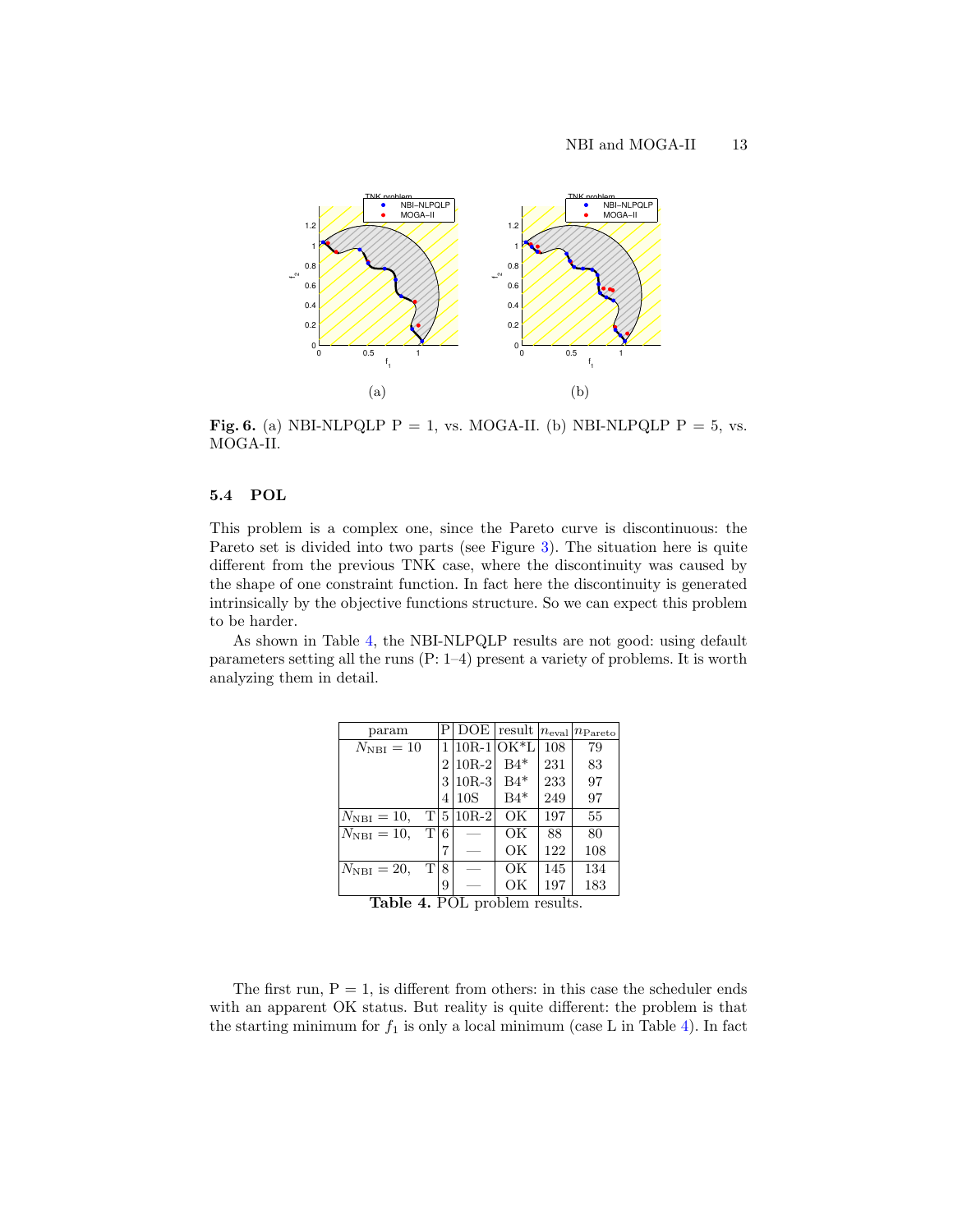afterwards NBI-NLPQLP is able to detect only the bottom part of the Pareto frontier (case marked \* in Table [4\)](#page-12-1). This can be seen in Figure [7-](#page-13-0)a, which shows run  $P = 1$ . This behaviour is due to an "unlucky" starting DOE (10R-1).



<span id="page-13-0"></span>Fig. 7. NBI-NLPQLP for  $P = 1, 2, 5$  cases, and MOGA-II with 10R-1 DOE and 23 generations (for a total of 199 non-repeated designs).

The failures in runs P: 2–4 are of a different nature: here NBI-NLPQLP finds the right starting global minima, but again fails to find the upper piece of the Pareto curve (\* in table). The run  $P = 2$  is shown in Figure [7-](#page-13-0)b. In Figure [7](#page-13-0) all the evaluated designs are shown, plotted as gray dots, apart from the Pareto designs, plotted as coloured dots as usual. This fact highlights the problem: in solving the subsequent NBI subproblems — going from bottom right to top left — it is clear that the algorithm gets lost in the discontinuity. The algorithm is not able to jump the discontinuity, and so is unable to find the upper portion of the Pareto set. This fact has to be ascribed to the intrinsic complexity of the problem, in particular to the nature and shape of the discontinuity.

As a countercheck it is worth trying a test run: in  $P = 5$ , we use again 10R-2 as in  $P = 2$ , but instead of using the normal direct order in solving the subsequent series of NBI subproblems, we solve them in reverse order. The remarkable result shown in Table [4](#page-12-1) (an OK run with both parts of the Pareto frontier mapped), can be directly seen in Figure [7-](#page-13-0)c: evidently going from top left to bottom right is a simpler task than solving the other way round. Clearly this feature is a characteristic of the POL problem. In general we cannot know a priori if it is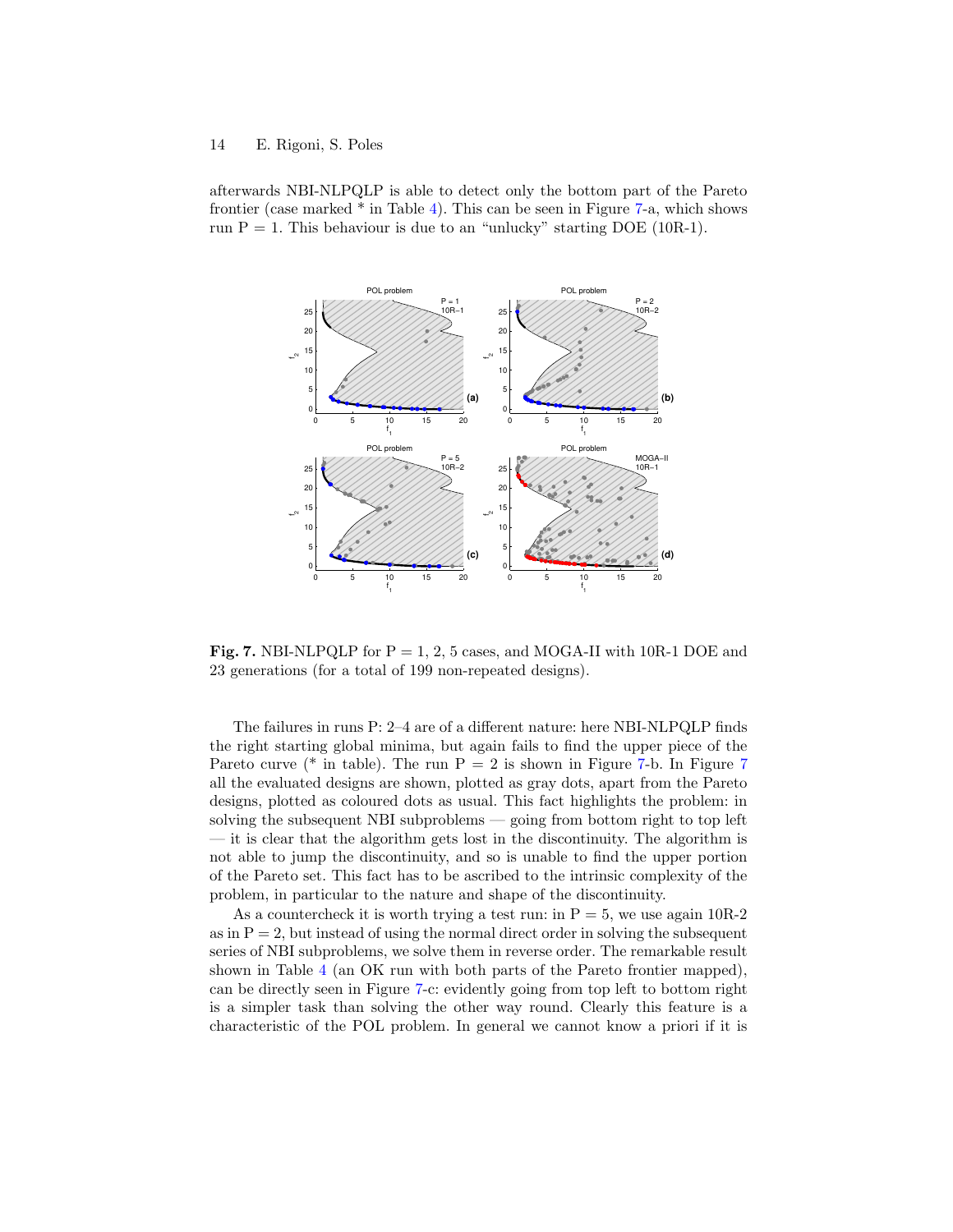better to go in one direction or another. So in the NBI-NLPQLP scheduler it is not up to the user to decide on the order of solution of the NBI subproblems. So we have to find a technique to overcome this problem, which will be presented below.

MOGA-II performance is shown in Figure [7-](#page-13-0)d: with 10R-1 DOE and 23 generations we have a total of 199 non-repeated evaluated designs, so this case is almost comparable with runs  $P = 2$ , and  $P = 5$ . MOGA-II results are by far the best ones, in terms of robustness. Consider also that 10R-1 was the DOE of run P = 1, where NBI-NLPQLP even failed to find the global minimum of  $f_1$ . So in this case the comparison between the performance of NBI-NLPQLP and that of MOGA-II works in favour of MOGA-II. MOGA-II is better because of its robustness, compared to the intrinsic fragility of NBI-NLPQLP — triggered in this POL problem by the nature of the Pareto curve discontinuity  $\overline{\phantom{a}}$ .

Hybridization technique In this subsection we address the issue of combining the robustness of MOGA-II with the accuracy and speed of NBI-NLPQLP. This task is generated by the need to overcome the fragility of NBI-NLPQLP in the case of a discontinuous Pareto frontier: it is highly advisable to have a tool able to detect and map each single part of the Pareto curve well, without missing any portion.

In order to manage this problem, here we propose a hybridization technique coupled with a partitioning method.

The hybridization technique consists of combining a preliminary robust MOGA-II run with subsequent accurate NBI-NLPQLP runs. Since discontinuities can give rise to problems in NBI-NLPQLP convergence, we can isolate each single portion of the Pareto curve as an independent problem. We do this by introducing some new constraints in the objective space, extracting the relevant part of the Pareto set one at time: we call this procedure the partitioning method. We can do this by means of the knowledge of the problem we gained from the initial MOGA-II run. Each single isolated part of the Pareto curve can be now regarded as a good NBI-NLPQLP problem, since the local Pareto frontier is contiguous.

Let's apply this procedure to the POL problem, in order to see how it works. We can start from the MOGA-II run shown in Figure [7:](#page-13-0) from this robust run we can recognize the fact that the Pareto curve is separated into two distinct parts. We can treat them separately — one at time — by introducing, for example, the following constraints:

$$
f_2 - 0.6 \cdot f_1 - 4 < 0 \tag{14}
$$

<span id="page-14-1"></span><span id="page-14-0"></span>that allows the isolation of the bottom part, while

$$
f_2 - 0.6 \cdot f_1 - 18 > 0 , \qquad (15)
$$

effectively separates the upper left part. These linear constraints are shown graphically in Figure [8](#page-15-0) as dashed lines.

In Figure [8-](#page-15-0)a we simply report the results of MOGA-II, already presented in Figure [7,](#page-13-0) as red dots. The four green triangles are the designs we selected as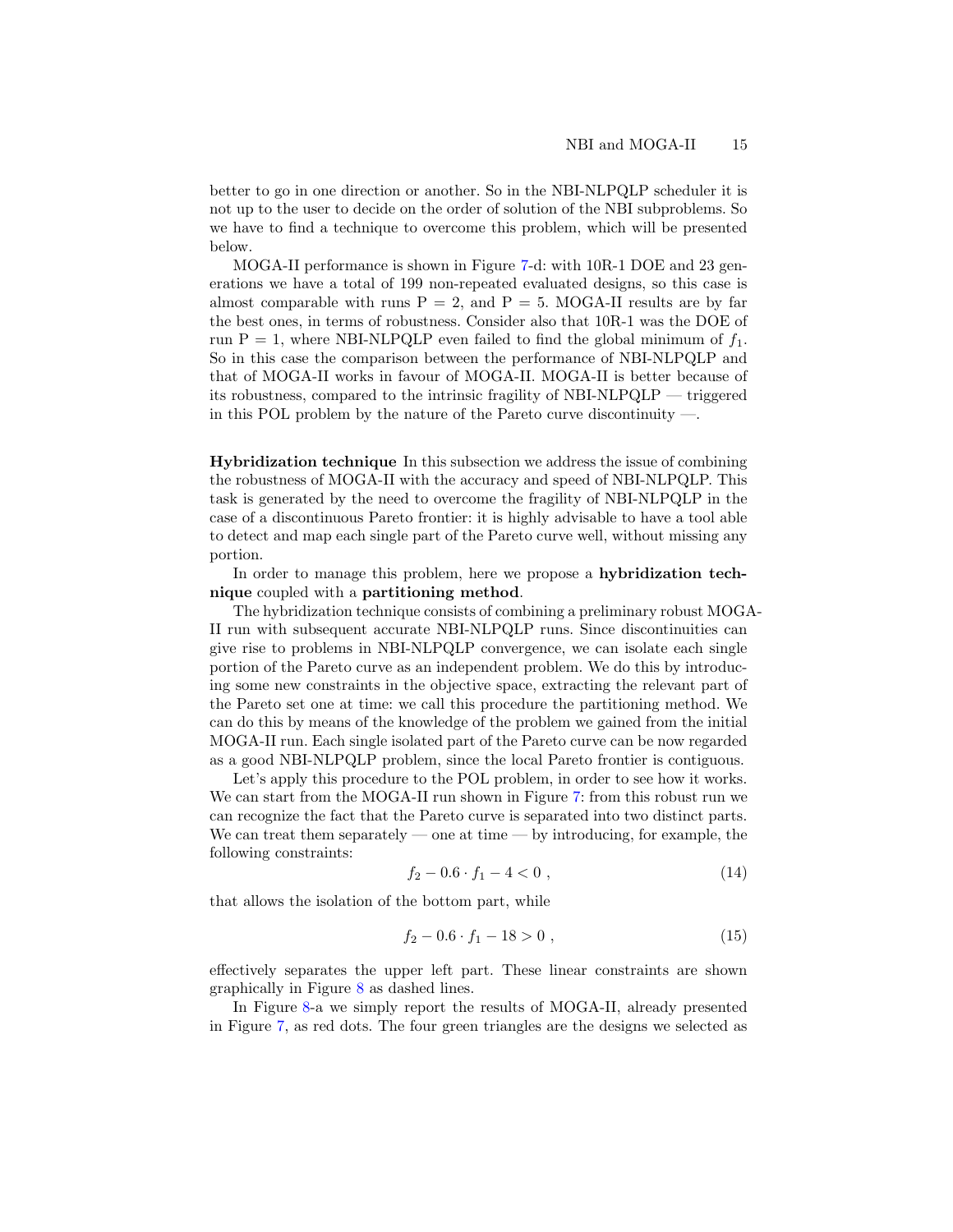

<span id="page-15-0"></span>Fig. 8. Hybridization technique: (a) the results obtained with MOGA-II (red dots), and the points used as the starting DOE for the two subsequent separate NBI-NLPQLP runs (green triangles). The two dashed lines represent the newly introduced constraints. (b) the superimposition of the two NBI-NLPQLP runs  $P = 8$  and  $P = 9$ .

DOE for the subsequent separate NBI-NLPQLP runs. The logic of this choice is clear: each couple of points spans the relevant portion of the Pareto curve to its maximal extension, as known so far.

The results are shown in Table [4:](#page-12-1) both for  $N_{\text{NBI}} = 10$  (P = 6, 7), and for  $N_{\text{NBI}} = 20$  (P = 8, 9) the mapping of each single Pareto portion ended regularly and successfully. Runs  $P = 6$ , 8 refer to the problem of finding the bottom part of the Pareto frontier (i.e. that one identified by the constraint equation [14\)](#page-14-0), while runs  $P = 7$ , 9 isolate the upper left part of the Pareto set (Eq. [15\)](#page-14-1). Note that for this latter case the  $n<sub>Pareto</sub>$  column of Table [4](#page-12-1) gives the number of designs belonging to the local Pareto set.

Results for the "high resolution" (i.e.  $N_{\text{NBI}} = 20$ ) cases P = 8, 9 are plotted in Figure [8-](#page-15-0)b: the quality of the NBI-NLPQLP mappings of the two portions is evident, in terms of both accuracy and uniformity of points distribution. It is worth noting that these subsequent NBI-NLPQLP runs are able to stretch the Pareto set portions to their full extent, even for the right part of the bottom portion, where the previous MOGA-II run was lacking.

#### 5.5 hole

As seen in Section [3.5,](#page-6-0) the hole problem is only a complication of the no-hole problem of Section [3.1:](#page-3-2) the hole feature is now implemented, as shown in Figure [3;](#page-5-0) we can expect, therefore, even harder problems than those encountered in Section [5.1,](#page-8-0) faced now with the enhanced complexity caused by the introduction of a discontinuous Pareto frontier.

Keeping in mind the results of Section [5.1,](#page-8-0) we set the Final Termination Accuracy to  $a = 1.0E-2$  for all the runs presented in this section. This setting is implicitly assumed, and is not displayed in Table [5.](#page-16-0)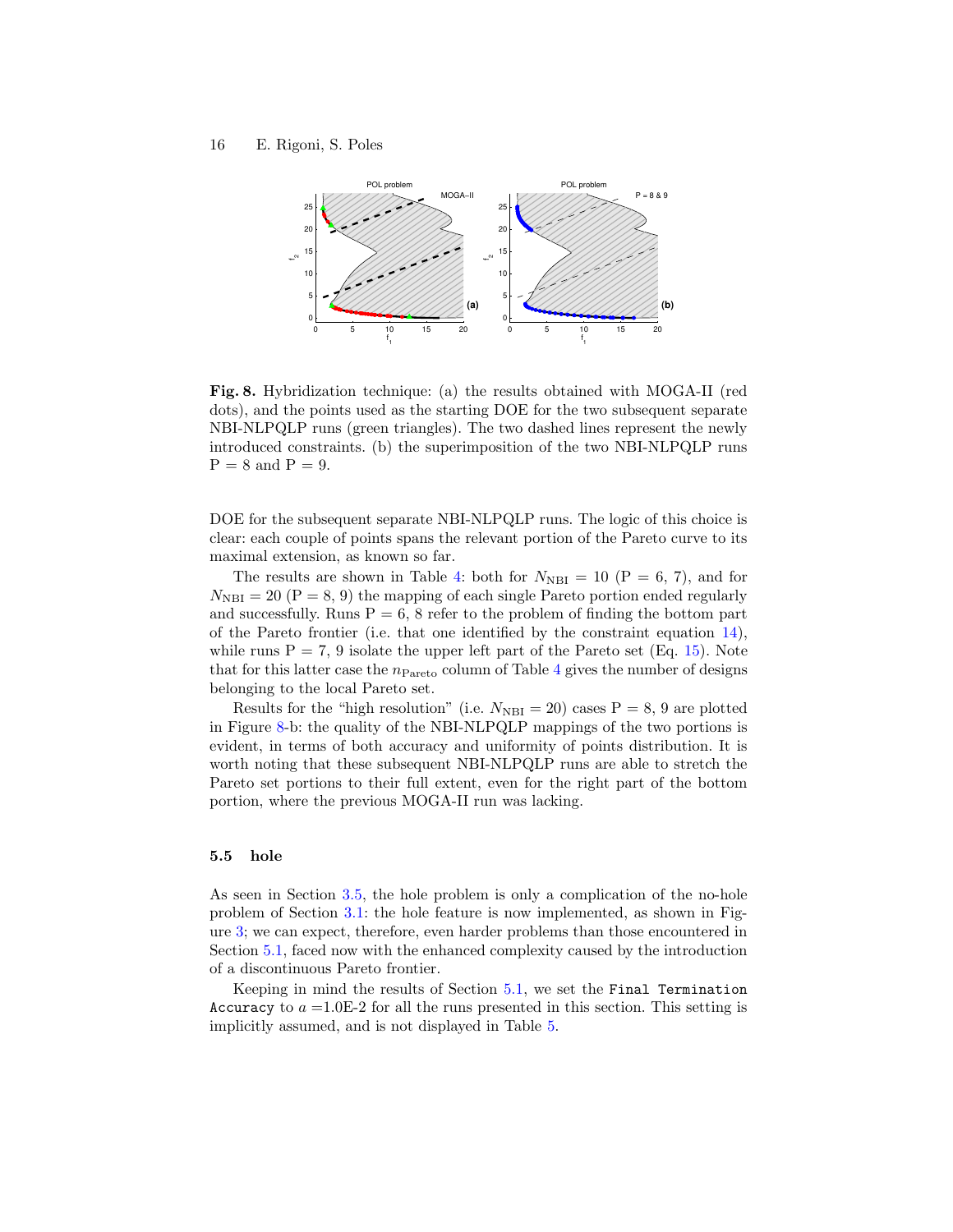The results for all the runs with default parameter settings (P: 1–4) are not good (see table [5\)](#page-16-0): NBI-NLPQLP is able to map only the bottom part of the Pareto frontier. It gets lost in the discontinuity, while solving the subsequent NBI subproblems, going from bottom right to top left.

| param                    |                | $\overline{\mathrm{DOE}}$ result $n_{\mathrm{eval}}$ |                |     | $n_{\rm Pareto}$ |
|--------------------------|----------------|------------------------------------------------------|----------------|-----|------------------|
| $N_{\rm NBI}=10$         |                | $1 10R-1$                                            | $B3*$          | 756 | 32               |
|                          | $\overline{2}$ | $10R-2$                                              | $B2*$          | 680 | 18               |
|                          | 3              | $10R-3$                                              | $B3*$          | 632 | 17               |
|                          | 4              | 10S                                                  | $B1*$          | 708 | 9                |
| T 5<br>$N_{\rm NBI}=10,$ |                | $ 10R-1$                                             | $OK^*$         | 632 | 13               |
| T 6<br>$N_{\rm NBI}=10,$ |                |                                                      | B <sub>2</sub> | 665 | 31               |
|                          |                |                                                      | $_{\rm B1}$    | 491 | 59               |
| Тl<br>$N_{\rm NBI}=20,$  | 8              |                                                      | B <sub>3</sub> | 822 | 28               |
| - -                      | 9              |                                                      | B3<br>. .      | 782 | 30               |

<span id="page-16-0"></span>Table 5. hole problem results.

The same happens if we go the other way round: in  $P = 5$ , we again use 10R-1 as in  $P = 1$ , but we set the reverse order for NBI subproblems solving. Both  $P = 1$  (direct order) and  $P = 5$  (reverse order) are shown in Figure [9.](#page-17-0) Note that for  $P = 1$  (Figure [9-](#page-17-0)a) the algorithm mapped only the bottom portion of the Pareto curve<sup>[3](#page-16-1)</sup>, while for  $P = 5$  (Figure [9-](#page-17-0)b) it mapped only the top left portion. So now the situation is perfectly symmetrical: we cannot jump the unavoidable discontinuity, whichever direction we solve in. This is different from the POL problem, where the discontinuity was asymmetrical, and the direction we solved in made a difference (see Section [5.4,](#page-13-0) page [14\)](#page-13-0).

As regards MOGA-II, results are shown in Figure [10.](#page-17-1) As seen in Section [5.1](#page-8-0) for the no-hole problem, the performance of MOGA-II increases by increasing the number of DOE: so here we use 20R-1, instead of 10R-1. For this run, the number of generations has been set to 39, obtaining a total of 691 non-repeated evaluated designs: hence in this way results are directly comparable to those of NBI-NLPQLP (i.e. the runs  $P = 1$  and 5 of Figure [9\)](#page-17-0). The performance comparison clearly shows that MOGA-II results are better, since MOGA-II is able to map both portions of the Pareto frontier. It is worth noting that each single NBI-NLPQLP run is more accurate in finding its relevant Pareto part, with respect to MOGA-II, but fails in the overall task. MOGA-II is less accurate, but its robustness is the key feature of its success.

<span id="page-16-1"></span> $^3$  Note that the points belonging to the upper part of the Pareto curve have been generated in the initial single-objective minimization of  $f_1$ , and not during a subproblem solving.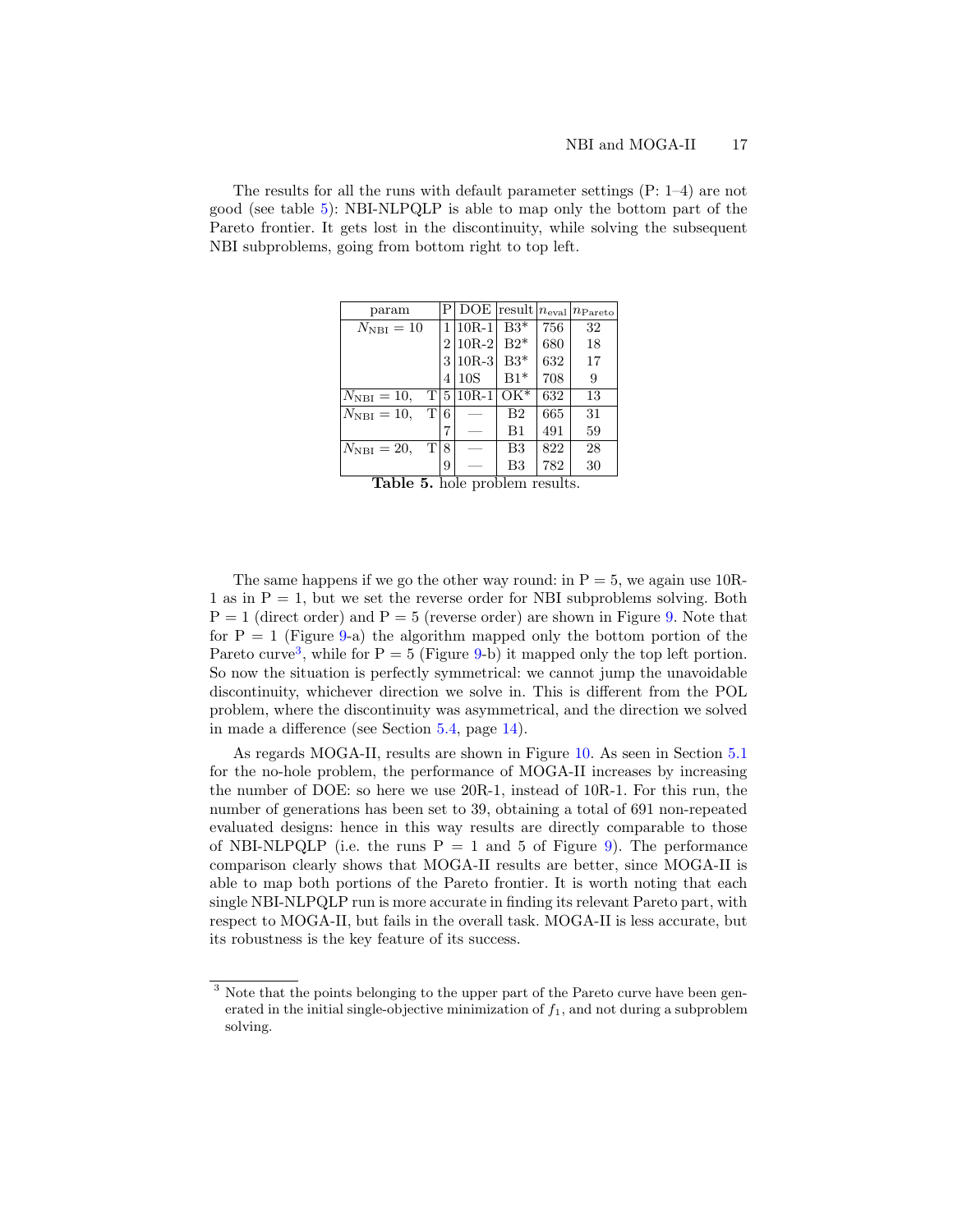

<span id="page-17-0"></span>Fig. 9. (a)  $P = 1$  run (direct order); (b)  $P = 5$  (reverse order).



<span id="page-17-1"></span>Fig. 10. MOGA-II run with 20R-1 DOE and 39 generations (for a total of 691 non-repeated designs).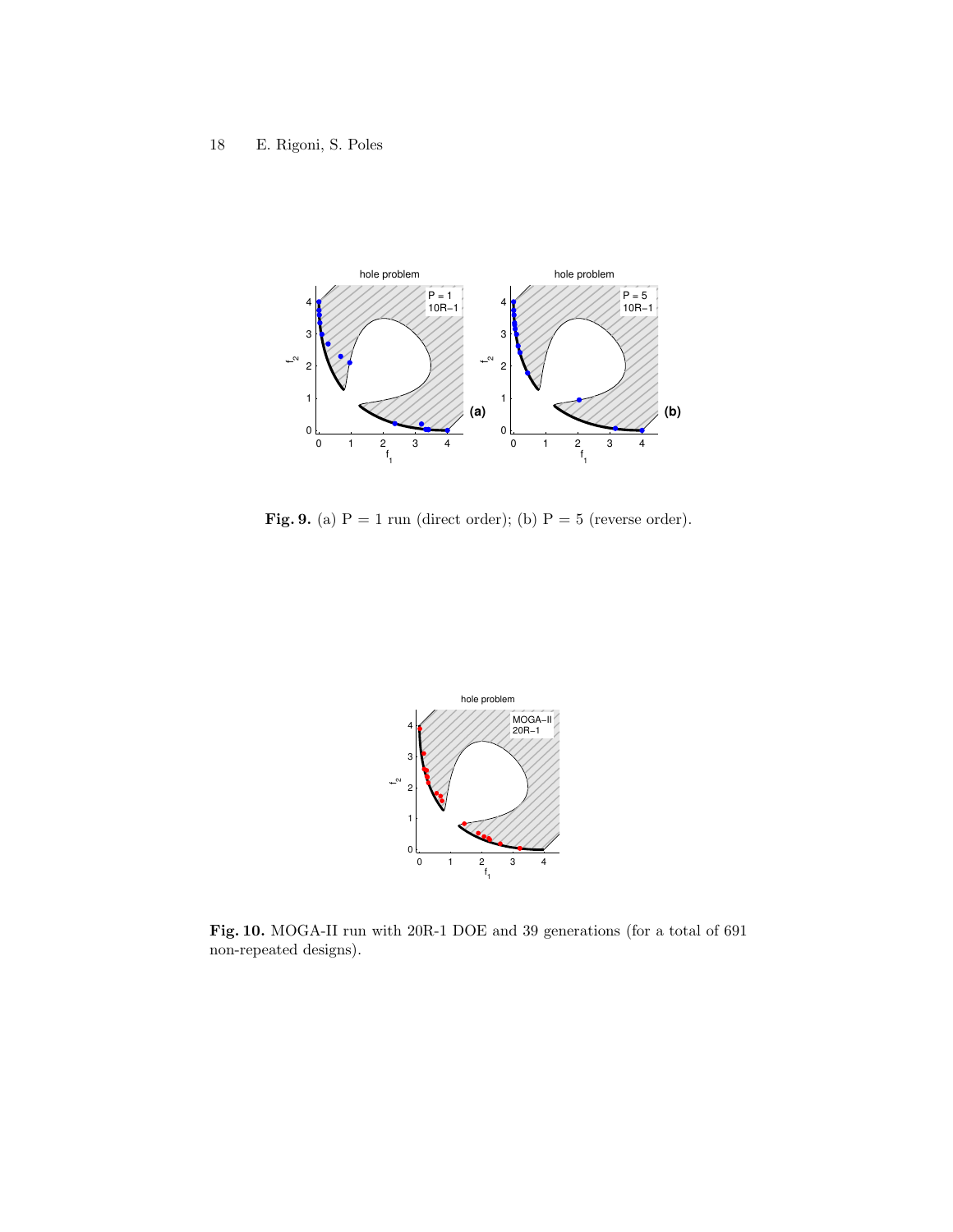Hybridization technique Given these premises, it is worth trying to combine the robustness of MOGA-II with the accuracy of NBI-NLPQLP, through the implementation of the hybridization technique.

For the initial MOGA-II run, instead of using the one shown in Figure [10,](#page-17-1) we can take an even "lighter" version, since we want to achieve only a good starting base for the subsequent NBI-NLPQLP runs. Again we use 20R-1 DOE, but with only 20 generations, for a total of 355 non-repeated evaluated designs. The results are shown in Figure [11-](#page-18-0)a.



<span id="page-18-0"></span>Fig. 11. Hybridization technique: (a) the results obtained with MOGA-II (red dots), and the starting DOE for the subsequent NBI-NLPQLP runs (green triangles). (b) the superimposition of the two NBI-NLPQLP runs  $P = 6$  and  $P = 7$ . The two dashed lines represents the new introduced constraints.

The two independent Pareto frontier portions can be isolated introducing the following constraints:

$$
f_2 - f_1 < -0.4 \tag{16}
$$

for the bottom part, and

$$
f_2 - f_1 > 0.4 \tag{17}
$$

for the top left part. The constraints are presented in Figure [11](#page-18-0) as dashed lines.

The DOE for the two subsequent NBI-NLPQLP runs are highlighted in green in the MOGA-II results, in Figure [11-](#page-18-0)a. The results for these two independent NBI-NLPQLP runs are presented in Table [5:](#page-16-0) runs  $P = 6$ , 7 refer to  $N_{\text{NBI}} = 10$ , while for runs P = 8, 9 the setting is  $N_{\text{NBI}} = 20$ . Runs P = 6, 8 relate to the bottom part problem, while runs  $P = 7$ , 9 relate to the top left part of the Pareto frontier.

On Figure [11-](#page-18-0)b the P = 6, 7 (i.e.  $N_{\text{NBI}} = 10$ ) results are presented together: the two separated portions of the Pareto set are well represented. So also in this case the hybridization technique is successful.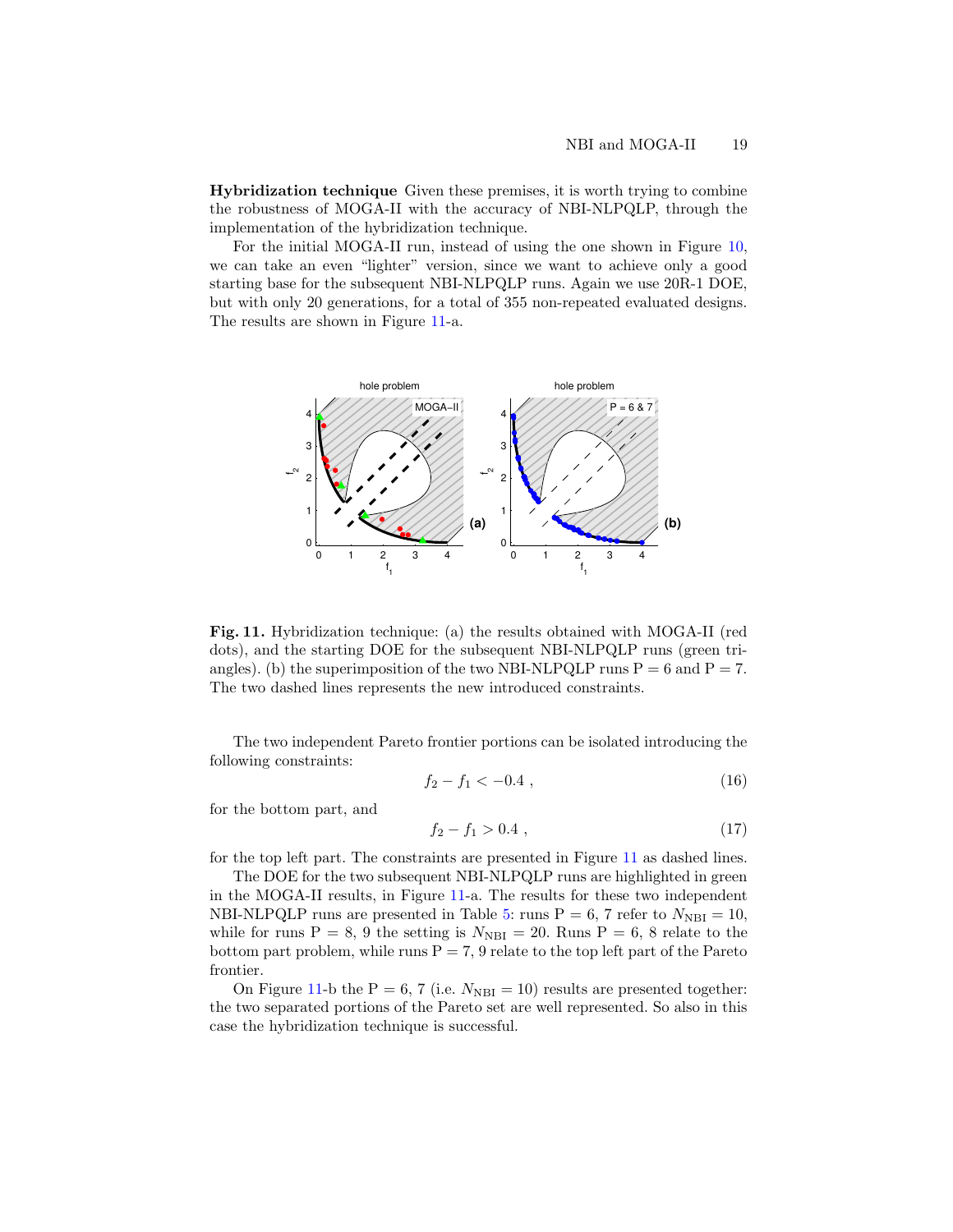Finally, a note of caution: the results for the cases  $P = 8, 9$  (i.e.  $N_{\text{NBI}} = 20$ ) seem to deteriorate, instead of improving as expected. So this means that there is a residual intrinsic fragility in the procedure (pointed out also with other benchmarking conditions, not reported here), since results depend on problem conditions. This fragility cannot be totally eliminated. This fact should warn us that the hybridization technique can be regarded as a useful tool for improving the robustness of solutions, but cannot be considered as a panacea for all problem.

# 6 Conclusions

NBI-NLPQLP is an accurate and fast converging algorithm, since it is based on a classical gradient based method, i.e. NLPQLP. The drawback is its low robustness, especially when compared to that of MOGA-II.

The overall performance of NBI-NLPQLP on the benchmarking multi-objective optimization problems presented in this report is good: the algorithm is very efficient in finding the true Pareto frontier, and in mapping it almost uniformly. Even in one case of a discontinuous Pareto frontier (the TNK problem), NBI-NLPQLP is able to find and map uniformly all the portions of the Pareto curve. In other two cases (the POL and hole problems), characterized by a "strong" discontinuity in the Pareto frontier, we overcome the limited performance of NBI-NLPQLP by applying successfully an hybridization technique, combining the robustness of MOGA-II with the accuracy and speed of NBI-NLPQLP. This methodology consists of starting with a preliminary robust MOGA-II run, then isolating each single portion of the Pareto curve as an independent problem, each of which is treated with an independent accurate NBI-NLPQLP run.

While this paper was in preparation, Shukla and Deb [\[14\]](#page-21-12) published a similar work comparing an evolutionary multi-objective optimizer with NBI and other classical methodologies. The conclusions of these authors differ in that they made a direct comparison between the performance of the two methodologies outlining the robustness of the evolutionary methods. Our results do not contradict these findings since we coupled the two methodologies within the hybridization framework in order to combine the robustness of the evolutionary methods with the speed and accuracy of NBI.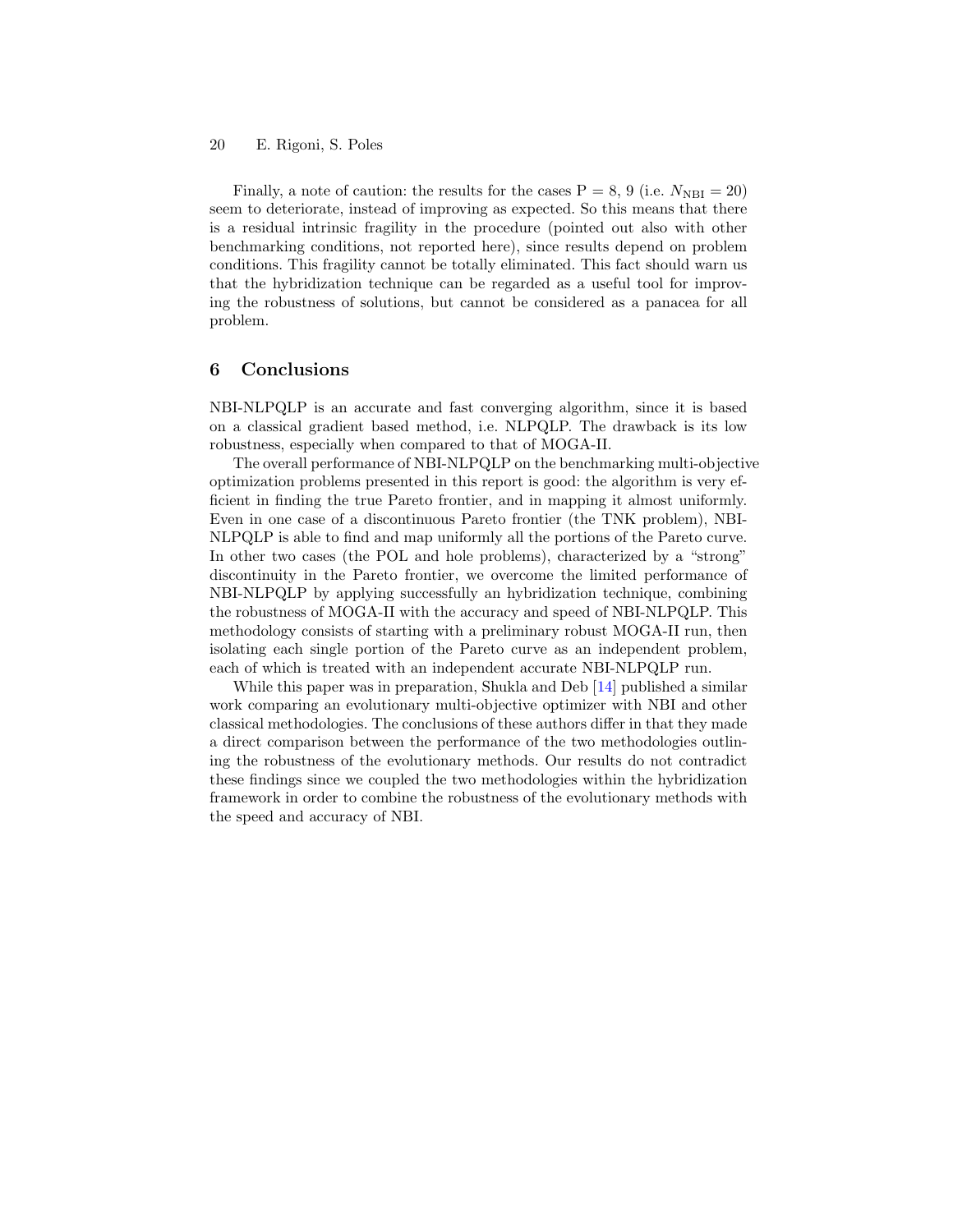# <span id="page-20-1"></span>A Hole problem

In this appendix the hole functions problem details are presented, for sake of completeness. Refer to [\[11\]](#page-21-9) for a full description.

The problem can be summarized as in the following scheme:

| Hole problem                                                      |
|-------------------------------------------------------------------|
| design variables                                                  |
| $x \in [-1,1], \quad y \in [-1,1]$                                |
| function parameters                                               |
| $q = 0.2$ , $p = 2$ , $d_0 = 0.02$                                |
| problem hardness                                                  |
| $h=2.0$                                                           |
| translation                                                       |
| $\delta = 1 - \sqrt{2}/2$                                         |
| $x' = x + \delta$                                                 |
| $y'=y-\delta$                                                     |
| rotation of 45 deg                                                |
| $\alpha = \pi/4$                                                  |
| $x'' = x' \cdot \cos \alpha + y' \cdot \sin \alpha$               |
| $y'' = -x' \cdot \sin \alpha + y' \cdot \cos \alpha$              |
| scale of $\pi$                                                    |
| $x''' = x'' \cdot \pi$                                            |
| $y''' = y'' \cdot \pi$                                            |
| change into problem coordinates                                   |
| $u = \sin(x'''/2)$ , $u \in [-1, 1]$                              |
| $v = \sin^2(y'''/2)$ , $v \in [0,1]$                              |
| apply hardness                                                    |
| $u' = u^h$ if $u \ge 0$ ; $u' = -(-u)^h$ if $u < 0$               |
| $v' = v^{1/h}$                                                    |
| change into problem parameters                                    |
| $t = u'$ , $t \in [-1, 1]$<br>$a = v' \cdot 2p$ , $a \in [0, 2p]$ |
|                                                                   |
| other parameters computation                                      |
| $b = (p - a) \exp(q)$ if $a \leq p$ ; $b = 0$ if $a > p$          |
| $d = q/2 \cdot a + d_0$                                           |
| $c = q/d^2$                                                       |
| objective functions                                               |
| $\min f_1 = (t+1)^2 + a + b \exp[-c(t-d)^2]$                      |
| $\min f_2 = (t-1)^2 + a + b \exp[-c(t+d)^2]$                      |

The problem has two design variables,  $x$  and  $y$ , and two objective functions to be minimized,  $f_1$  and  $f_2$ . The parameter h controls the problem hardness: the higher h, the harder the problem.

The hole feature can easily be deleted by setting  $b = 0$ ,  $\forall a$ : this gives the no-hole problem.

# <span id="page-20-0"></span>References

1. modeFRONTIER version 3 Documentation. See also URL http://www.esteco.com